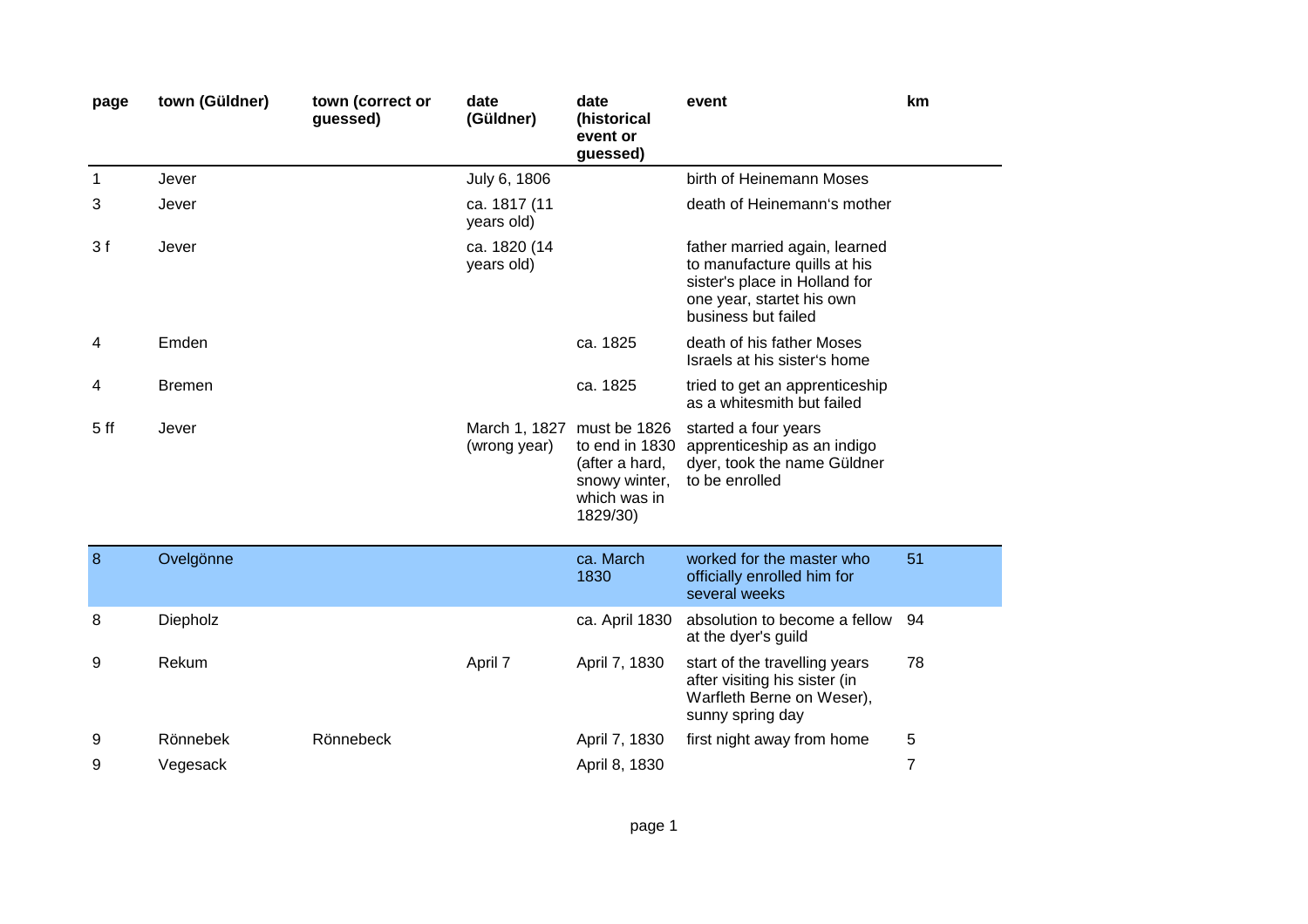| 9     | Scharmbeck                  | Osterholz-<br>Scharmbeck      | April 9, 1830        | important cloth-maker town, at 14<br>night they brought the body of<br>a deceased young man into<br>his room, who was supposed<br>to be buried the next day |    |
|-------|-----------------------------|-------------------------------|----------------------|-------------------------------------------------------------------------------------------------------------------------------------------------------------|----|
| 10    | Hagen                       | Hagen im<br><b>Bremischen</b> | April 10, 1830       |                                                                                                                                                             | 19 |
| 10    | Lehe                        | Bremerhaven-Lehe              | April 10, 1830       |                                                                                                                                                             | 27 |
| 10    | Dornum                      | Dorum                         | <b>April 1830</b>    |                                                                                                                                                             | 15 |
| 10    | Ritzebüttel                 | Ritzebüttel,<br>Cuxhaven      | <b>April 1830</b>    |                                                                                                                                                             | 22 |
| 11    | Osten im Kehdinger<br>Lande | Osten, Hemmoor                | <b>April 1830</b>    |                                                                                                                                                             | 42 |
| 11    | <b>Stade</b>                |                               | April 1830           | nice town, stayed for several<br>days                                                                                                                       | 26 |
| 11    | <b>Buxtehude</b>            |                               | April 1830           |                                                                                                                                                             | 22 |
| 12    | Harburg                     |                               | end of April<br>1830 | crossed the apple plantations<br>of "Altes Land" from<br>Buxtehude to Harburg without<br>permission, took a boat to<br>Hamburg                              | 21 |
| 12 ff | Hamburg                     |                               | April / May<br>1830  | took up quarters at the hostel<br>"zur deutschen Freiheit",<br>visited St. Pauli market,<br>shocked by the sinful<br>entertainment clubs, found no<br>work  |    |
| 15    | Seck                        | <b>Siek</b>                   | May 1830             | very hot day, didn't make it to<br>Siek, slept in a forest                                                                                                  | 25 |
| 15    | Lübeck                      |                               | May 1830             | visited Marienkirche                                                                                                                                        | 42 |
| 16    | Grasmühlen                  | Grevesmühlen?                 | Summer 1830          | sent back to Lübeck due to<br>unemployment                                                                                                                  | 37 |
| 16    | Lübeck                      |                               | Summer 1830          |                                                                                                                                                             | 37 |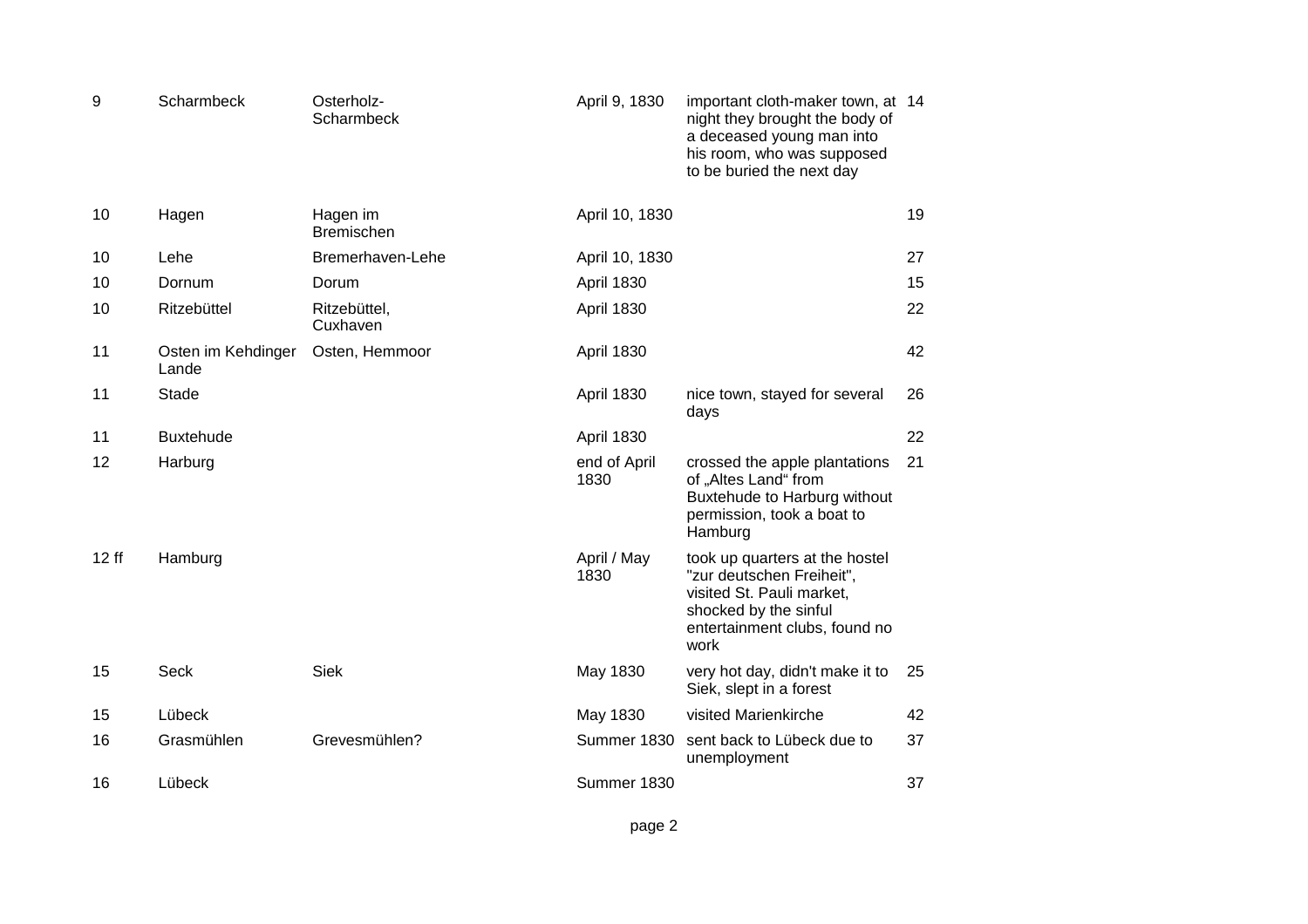| 16 | Oldeslohe        | <b>Bad Oldesloe</b>    | Summer 1830         |                                                                                    | 23             |
|----|------------------|------------------------|---------------------|------------------------------------------------------------------------------------|----------------|
| 16 | <b>Boden</b>     | Groß Boden             | Summer 1830         |                                                                                    | 10             |
| 16 | Mölle            | Mölln                  |                     | Summer 1830 visitied Till Eulenspiegel's<br>grave                                  | 27             |
| 16 | Boitzenburg      | Boizenburg / Elbe      |                     | Summer 1830 hot and dry summer, then<br>turned wet                                 | 30             |
| 16 | <b>Bleckede</b>  |                        | late summer<br>1830 |                                                                                    | 13             |
| 17 | Dalemburg        | Dahlenburg             | late summer<br>1830 | heavy rain, poor people gave<br>him shelter                                        | 13             |
| 17 | Lüneburg         |                        | late summer<br>1830 | stayed a few days, visited<br>market (cheese and wool)                             | 24             |
| 17 | Lücho            | Lüchow                 | late summer<br>1830 |                                                                                    | 62             |
| 17 | Salzwedel        |                        | late summer<br>1830 |                                                                                    | 15             |
| 17 | Dero             | Dähre?                 | late summer<br>1830 | first job offer, bad weather,<br>bad harvest                                       | 20             |
| 18 | Braunschweig     |                        | fall of 1830        | 10 (?) weeks of work, castle of 72<br>Braunschweig was burnt down<br>(Sep 9, 1830) |                |
| 18 | Peine            |                        | fall of 1830        |                                                                                    | 22             |
| 18 | Hildesheim       |                        | fall of 1830        | took a cart to Hildesheim,<br>visited the church                                   |                |
| 18 | Elze             |                        | fall of 1830        |                                                                                    | 18             |
| 18 | Gronau           | Gronau / Leine         | fall of 1830        |                                                                                    | $\overline{7}$ |
| 18 | Ahlfeld          | Alfeld / Leine         | fall of 1830        |                                                                                    | 14             |
| 18 | Nordheim         | Northeim               | fall of 1830        |                                                                                    | 39             |
| 20 | Göttingen        |                        | fall of 1830        | stayed for 2 days                                                                  | 20             |
| 20 | <b>Draesfeld</b> | <b>Dransfeld</b>       | fall of 1830        | job offer                                                                          | 13             |
| 20 | Enkershafen      | <b>Bad Karslhafen?</b> | fall of 1830        |                                                                                    | 32             |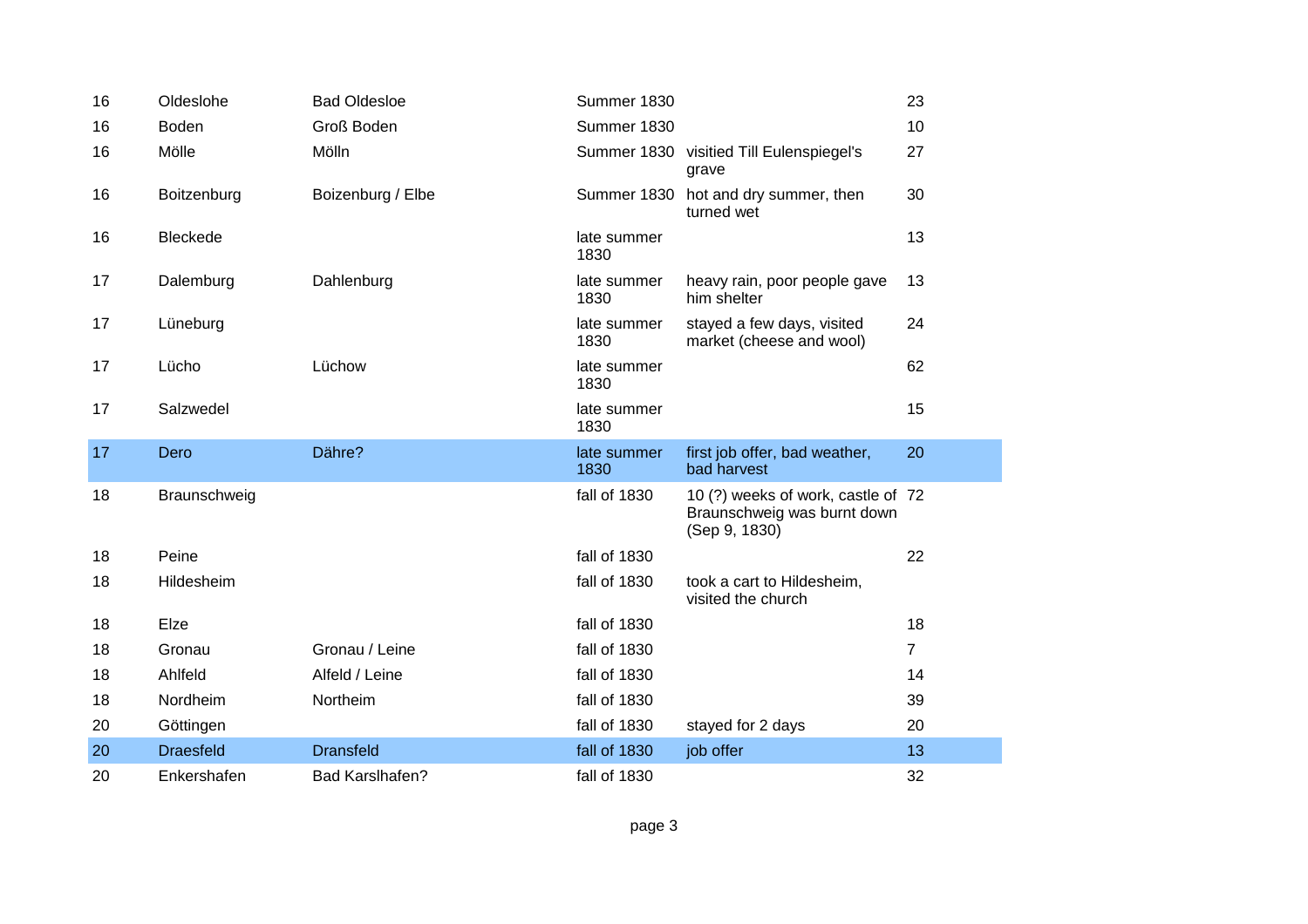| 20 | Freudenburg                | Fürstenberg?       | fall of 1830         |                                                                                            | 15             |
|----|----------------------------|--------------------|----------------------|--------------------------------------------------------------------------------------------|----------------|
| 20 | <b>Brockel</b>             | <b>Brakel</b>      | fall of 1830         |                                                                                            | 23             |
| 20 | Pekelsheim                 | Peckelsheim        | late fall of<br>1830 | job offer                                                                                  | 15             |
| 20 | Warburg                    |                    | late fall of<br>1830 |                                                                                            | 14             |
| 20 | Arholzen                   | Bad Arolsen?       | late fall of<br>1830 |                                                                                            | 19             |
| 20 | Mohringhausen              | Mengeringhausen?   | late fall of<br>1830 |                                                                                            | 3              |
| 21 | Herninghausen              | Höringhausen?      | late fall of<br>1830 |                                                                                            | 13             |
| 21 | Sachsenhausen /<br>Waldeck |                    | late fall of<br>1830 |                                                                                            | $\overline{4}$ |
| 21 | <b>Bohle</b>               | Buhlen?            | late fall of<br>1830 | brewed good beer there                                                                     | 10             |
| 21 | Korbach                    |                    | late fall of<br>1830 |                                                                                            | 22             |
| 21 | Sachsenberg                |                    | late fall of<br>1830 |                                                                                            | 20             |
| 21 | Frankenburg                | Frankenberg / Eder | late fall of<br>1830 |                                                                                            | 9              |
| 21 | Wetter                     |                    | late fall of<br>1830 |                                                                                            | 21             |
| 21 | Marburg                    |                    | late fall of<br>1830 | met the son of the<br>Schinderhannes on the road<br>to Marburg, who gave him<br>some money | 13             |
| 21 | Gieße                      | Gießen             | winter of 1830       |                                                                                            | 27             |
| 21 | Wetzlar                    |                    | winter of 1830       |                                                                                            | 14             |
| 21 | Katzbach                   | Butzbach?          | winter of 1830       |                                                                                            | 20             |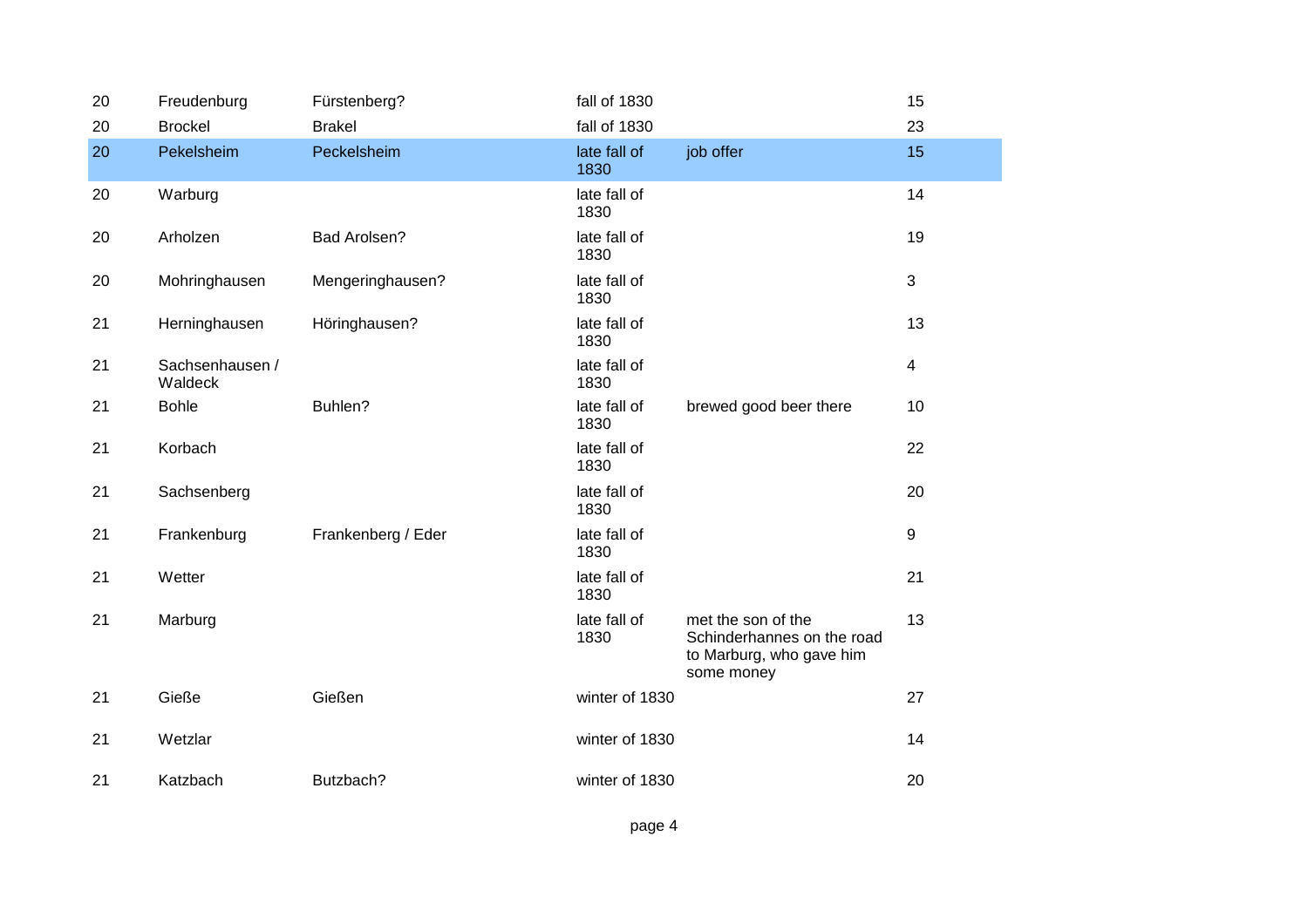| 21  | Freidelbeg                  | Friedberg / Hessen                                 | winter of 1830 |                                                                                                                                                                                                                                                                            | 16 |
|-----|-----------------------------|----------------------------------------------------|----------------|----------------------------------------------------------------------------------------------------------------------------------------------------------------------------------------------------------------------------------------------------------------------------|----|
| 21  | Bergen                      | Bergen-Enkheim                                     | winter of 1830 |                                                                                                                                                                                                                                                                            | 22 |
| 21  | <b>Offenbach</b>            |                                                    |                | winter of 1830 visited cotton printing factories 9                                                                                                                                                                                                                         |    |
| 22  | Sachsenhausen,<br>Frankfurt |                                                    |                | winter of 1830 hostel "zur goldenen Kanne",<br>visited Frankfurt for one day,<br>had to leave because of<br>cholera epidemic                                                                                                                                               | 8  |
| 22  | Mainz                       |                                                    | winter of 1830 | took the boat down the Rhein<br>due to bad weather                                                                                                                                                                                                                         | 37 |
| 22  | <b>Schloss Rheinstein</b>   |                                                    | winter of 1830 | visited the castle with two<br>young women from Frankfurt<br>(a cook) and from Switzerland<br>(a cheese maker) who<br>travelled with him, didn't like<br>the narrow and dark Rhine<br>valley with its ruins, but was<br>impressed by the castle and<br>the knights' armors |    |
| 23  | <b>Boppart</b>              | Boppard                                            |                | winter of 1830 had to pay a breakfast for the<br>two women                                                                                                                                                                                                                 |    |
| 23  | Coblenz                     | Koblenz                                            |                | winter of 1830 got rid of the two women                                                                                                                                                                                                                                    |    |
| 23f | Meyen, Mayne                | Mayen                                              | winter of 1830 | got lost in the snowy forest at<br>night on his way to Mayen and<br>had to return, could visit the<br>castle of Mayen<br>(Genovevaburg) a few days<br>later                                                                                                                | 30 |
| 24  | Aachen                      | Kaisersesch?<br>Aachen is too far off<br>the track | winter of 1830 |                                                                                                                                                                                                                                                                            | 15 |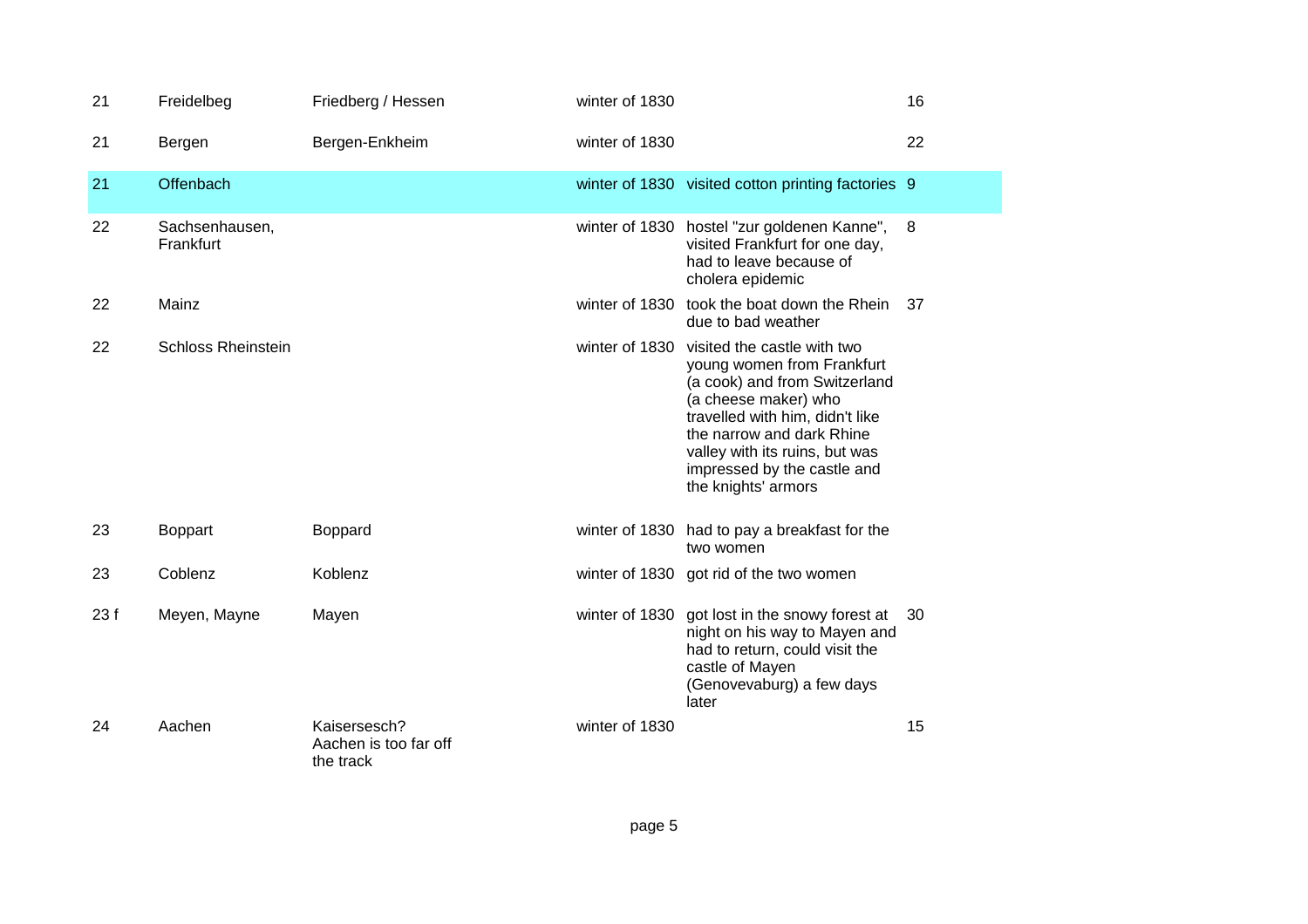| 24 f | <b>Beutelstein</b> | Beilstein?                    |                | winter of 1830 deep snow, got lost in the<br>forest at night once more and<br>had to return, stayed a few<br>days to recover        | 22  |
|------|--------------------|-------------------------------|----------------|-------------------------------------------------------------------------------------------------------------------------------------|-----|
| 26   | Berncassel         | Bernkastel-Kues               | winter of 1830 | almost got robbed at a tavern<br>and hid on a cemetery at night                                                                     | -34 |
| 27   | Schweig            | Schweich                      |                | winter of 1830 stayed 3 days to recover                                                                                             | 30  |
| 27f  | Trier              |                               |                | winter of 1830 visited the roman gate, cloister 13<br>ruins and the cathedral                                                       |     |
| 28   | Saalberg           | Saarburg                      | winter of 1830 |                                                                                                                                     | 20  |
| 28   | Trattenburg        | Freudenburg?                  | winter of 1830 |                                                                                                                                     | 9   |
| 28   | Saarlouis          |                               | winter of 1830 |                                                                                                                                     | 34  |
| 28   | Mertzig            | Merzig                        |                | winter of 1830 wrong order, must be before<br>Saarlouis                                                                             |     |
| 28   | Saarbrücken        |                               | winter of 1830 | impressive town, climbed on<br>top of the Donnersberg (?)<br>with its castle, took the road to<br>Pirmasens because of high<br>snow | 23  |
| 29   | Pirnessenz         | Primasens                     | winter of 1830 |                                                                                                                                     | 54  |
| 29   | Kaiserslautern     |                               |                | winter of 1830 celebrated Christmas                                                                                                 | 34  |
| 29   | Marienthal         |                               | end of 1830    |                                                                                                                                     | 28  |
| 29   | Türkheim           | Bad Dürkheim                  | end of 1830    |                                                                                                                                     | 36  |
| 29   | Neustadt am Harz   | Neustadt an der<br>Weinstraße | end of 1830    |                                                                                                                                     | 14  |
| 29   | Festung Landau     | Landau in der Pfalz           | end of 1830    |                                                                                                                                     | 18  |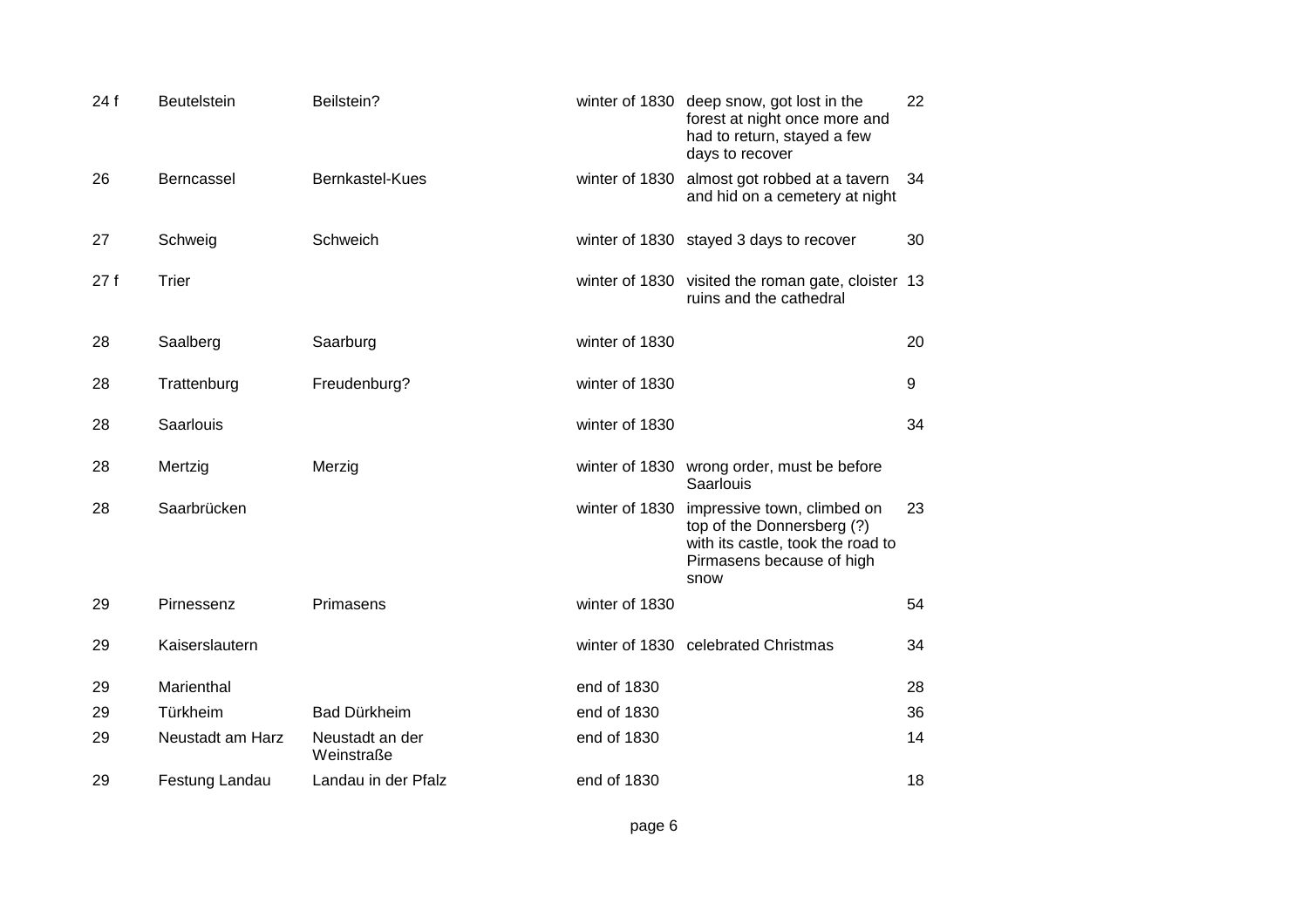| 29   | Carslruhe            | Karslruhe    | end of 1830  |                                                                                                | 36             |
|------|----------------------|--------------|--------------|------------------------------------------------------------------------------------------------|----------------|
| 29   | Turnheim             | Durmersheim  | end of 1830  | took a carriage to<br>Durmersheim due to bad<br>weather                                        | 14             |
| 30 f | Steinbach            |              | end of 1830  | rained all day, didn't make it to 27<br>Bühl, hostel burnt down at<br>night, only just escaped |                |
| 32   | Bodenzweier          | Bodersweier  | January 1831 | stayed several days for<br>visiting Straßburg                                                  | 31             |
| 32   | Straßburg            |              | January 1831 | visited the Münster, got into<br>town with some cattle dealers<br>without permission,          | 11             |
| 33   | Kork                 |              | January 1831 |                                                                                                | 10             |
| 33   | Offenburg            |              | January 1831 |                                                                                                | 13             |
| 33   | Lahr                 |              | January 1831 |                                                                                                | 18             |
| 33   | Kippenheim           |              | January 1831 |                                                                                                | $\overline{7}$ |
| 33   | Iteheim              | Ettenheim    | January 1831 |                                                                                                | 5              |
| 33   | Hildburghausen       | Herbolzheim? | January 1831 |                                                                                                | 6              |
| 33   | Kentzingen           | Kenzingen    | January 1831 |                                                                                                | 3              |
| 33   | Emmerdingen          | Emmendingen  | January 1831 |                                                                                                | 13             |
| 33   | Meinburg             | Nimburg?     | January 1831 |                                                                                                | $\overline{7}$ |
| 33   | Freiburg im Breisgau |              | January 1831 | visited the Münster                                                                            | 15             |
| 34   | Mühlheim am Rhein    | Müllheim?    | January 1831 | fruit trees blooming? (maybe<br>mixed up with his way back<br>around easter 1832)              | 30             |
| 34   | Benshein             | Binzen?      | January 1831 |                                                                                                | 23             |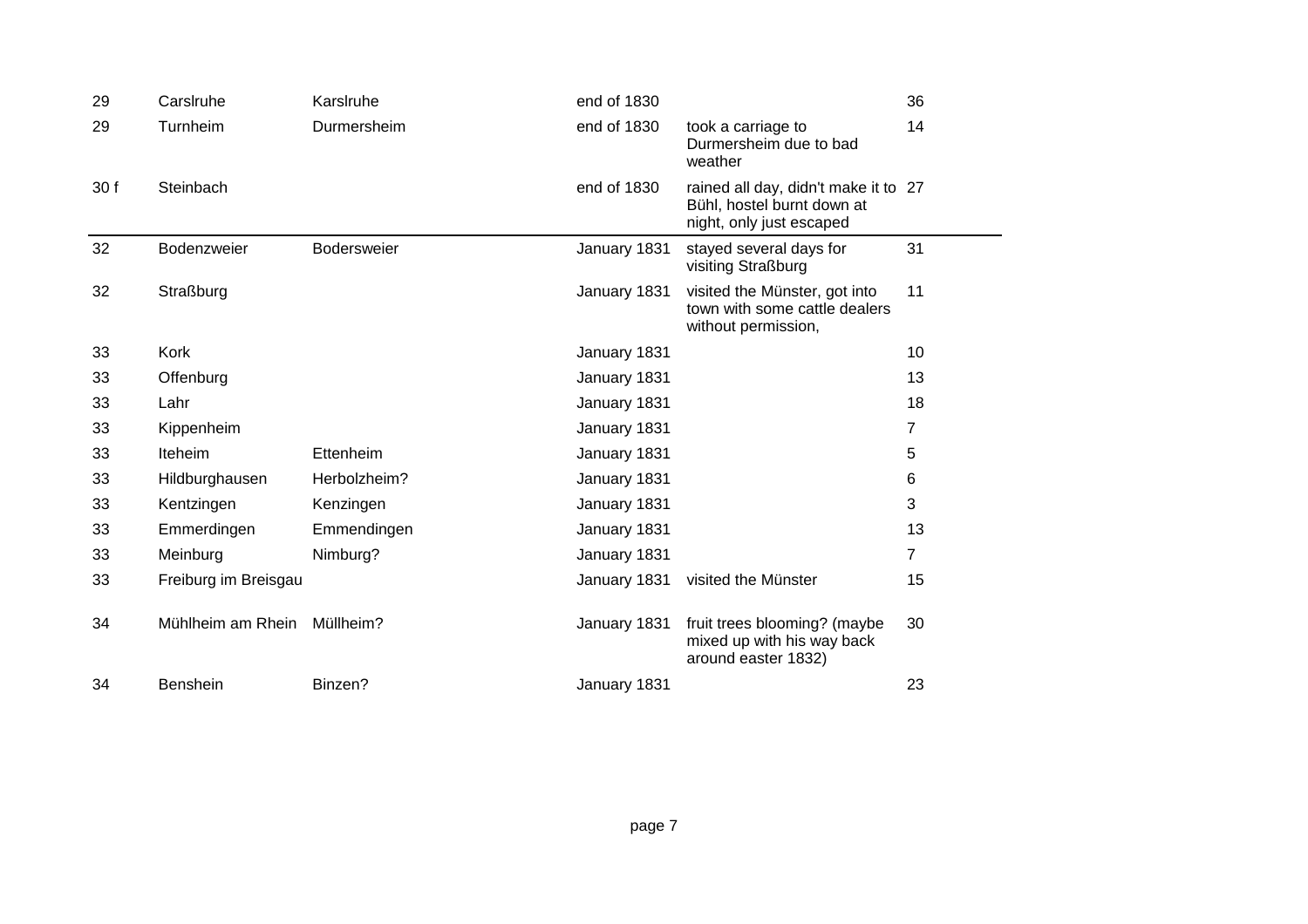| 34 | Seray                           | Grenzach-Wyhlen?     |                                     | January 1831        | went to the border at Seray<br>(Wyhlen?), then to<br>Rheinfelden, but was sent<br>back to "Seray", was told to<br>pay 10 Gulden to enter<br>Switzerland which he didn't<br>have and only got permission<br>to go to Schaffhausen          | 12             |
|----|---------------------------------|----------------------|-------------------------------------|---------------------|-------------------------------------------------------------------------------------------------------------------------------------------------------------------------------------------------------------------------------------------|----------------|
| 34 | Rheinfeld                       | Rheinfelden          |                                     | January 1831        |                                                                                                                                                                                                                                           | 11             |
| 35 | <b>Basel</b>                    |                      | January 27,<br>1832 (wrong<br>year) | January 27,<br>1831 | went to Basel instead of<br>Schaffhausen, revolution<br>started on January 27, 1831<br>(not 1832!), couldn't stay<br>because of the fighting, first<br>fled to Alsace without<br>permission, then back through<br>Basel to the other side | 17             |
| 36 | Seckingen am<br><b>Bodensee</b> | <b>Bad Säckingen</b> |                                     | February<br>1831    |                                                                                                                                                                                                                                           | 31             |
| 36 | Fricken                         | Frick                |                                     | February<br>1831    |                                                                                                                                                                                                                                           | 9              |
| 36 | Laufenberg                      | Laufenburg           |                                     | February<br>1831    |                                                                                                                                                                                                                                           | 15             |
| 36 | Waldshut                        |                      |                                     | February<br>1831    |                                                                                                                                                                                                                                           | 17             |
| 36 | Tingen                          | Tiengen              |                                     | February<br>1831    |                                                                                                                                                                                                                                           | 8              |
| 36 | Untereckingen                   | Untermettingen?      |                                     | February<br>1831    |                                                                                                                                                                                                                                           | 12             |
| 36 | Stelligon                       | Stühlingen?          |                                     | February<br>1831    |                                                                                                                                                                                                                                           | 12             |
| 36 | Schleichheim                    | Schleitheim          |                                     | February<br>1831    |                                                                                                                                                                                                                                           | 4              |
| 36 | Hallau                          |                      |                                     | February<br>1831    |                                                                                                                                                                                                                                           | $\overline{7}$ |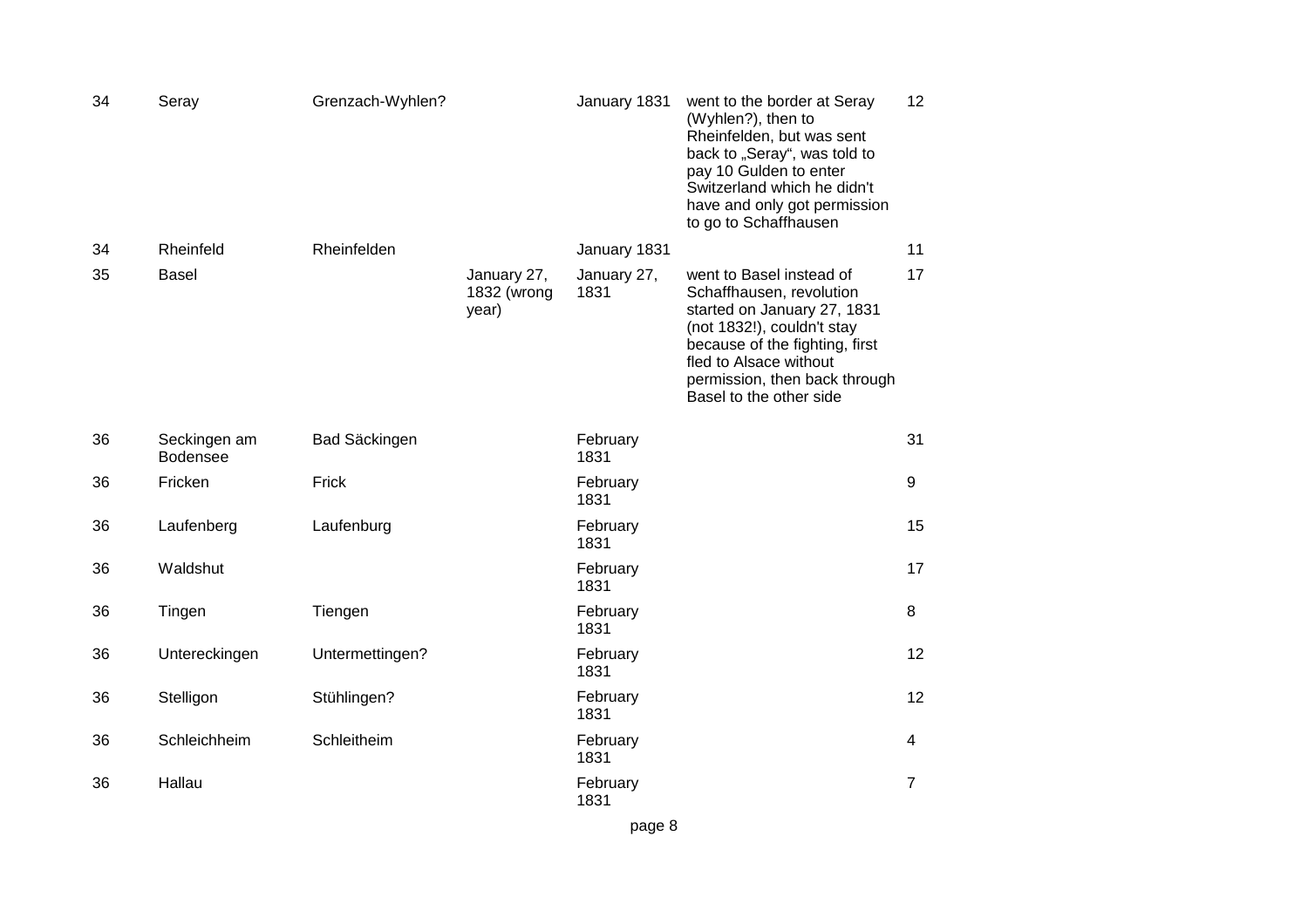| 36 | Neuenkirch   | Neunkirch          | February<br>1831 |                                                                                                                              | $\overline{4}$ |
|----|--------------|--------------------|------------------|------------------------------------------------------------------------------------------------------------------------------|----------------|
| 36 | Schaffhausen |                    | February<br>1831 | told a police patrol that he had<br>10 Gulden at his hostel<br>without showing and got<br>permission to enter<br>Switzerland | 12             |
| 37 | Constanz     | Konstanz           | February<br>1831 | collected enough money to<br>enter Switzerland                                                                               | 49             |
| 37 | Diesenhofen  | Diessenhofen       | February<br>1831 |                                                                                                                              | 39             |
| 37 | <b>Stein</b> |                    | February<br>1831 |                                                                                                                              | 9              |
| 37 | Steckborn    |                    | February<br>1831 |                                                                                                                              | 11             |
| 37 | Weinfeldten  | Weinfelden         | February<br>1831 |                                                                                                                              | 18             |
| 37 | Erlen        |                    | February<br>1831 |                                                                                                                              | 10             |
| 37 | Oberreich    | Oberaach           | February<br>1831 |                                                                                                                              | 4              |
| 37 | Obereck      | Oberegg            | February<br>1831 |                                                                                                                              | $\overline{7}$ |
| 37 | Bischofszell |                    | February<br>1831 |                                                                                                                              | 5              |
| 37 | Habswyl      | Hauptwil-Gottshaus | February<br>1831 |                                                                                                                              | $\overline{2}$ |
| 37 | Urban        | Arbon?             | February<br>1831 |                                                                                                                              | 16             |
| 37 | Sandthal     | Thal?              | February<br>1831 | described the Rhine flooding<br>into the Lake Constance at<br>Schaffhausen, but it's actually<br>here                        | 13             |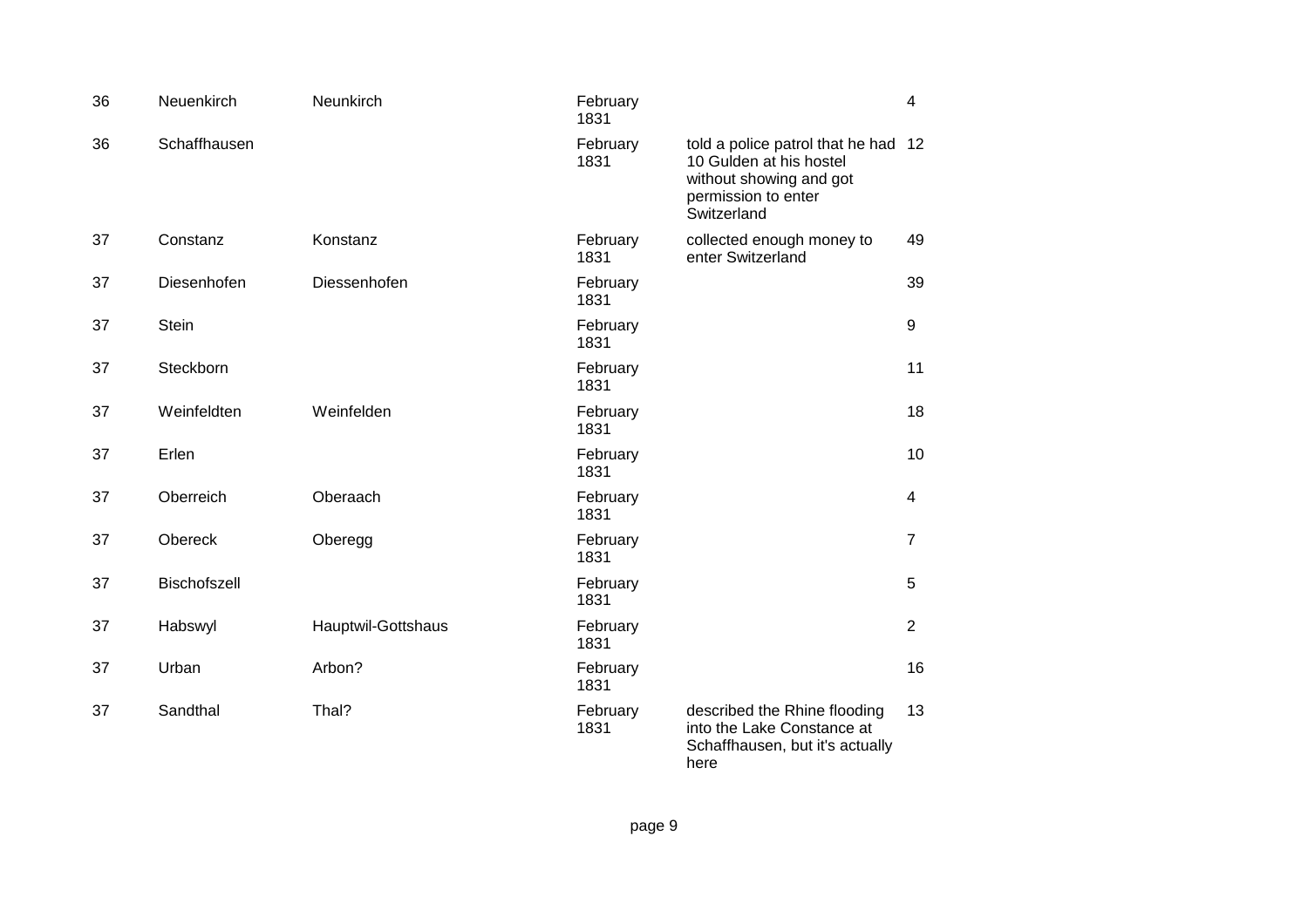| 37   | St. Gallen      |            | February<br>1831        | didn't like the town                                                                                                                                | 18 |
|------|-----------------|------------|-------------------------|-----------------------------------------------------------------------------------------------------------------------------------------------------|----|
| 37   | Oberradswyl     | Oberuzwil  |                         | spring of 1831 worked for 3 months, nice<br>area                                                                                                    | 22 |
| 38 f | Zürich          |            | early summer<br>of 1831 | stayed several days at the<br>hostel "grünes Wirtshaus", got<br>to know a deceiver and killer,<br>who payed for him and<br>accompagnied him to Bern | 55 |
| 39   | Zug             |            | early summer<br>of 1831 |                                                                                                                                                     | 27 |
| 39   | Luzern          |            | early summer<br>of 1831 | visited the chapel of Wilhelm<br>Tell and the bridge of Luzern                                                                                      | 25 |
| 39   | Nachkirch       | Neuenkirch | early summer<br>of 1831 |                                                                                                                                                     | 11 |
| 39   | Zursen          | Sursee     | early summer<br>of 1831 |                                                                                                                                                     | 11 |
| 39   | Zofingen        |            | early summer<br>of 1831 |                                                                                                                                                     | 21 |
| 39   | <b>Burgdorf</b> |            | early summer<br>of 1831 |                                                                                                                                                     | 41 |
| 39 f | Bern            |            | early summer<br>of 1831 | got rid of the killer, slept at a<br>cloister and left the next<br>morning                                                                          | 21 |
| 40   | Murt            | Murten     | early summer<br>of 1831 |                                                                                                                                                     | 27 |
| 40   | Wiflisburg      | Avenches   | early summer<br>of 1831 |                                                                                                                                                     | 8  |
| 40   | Lausanne        |            | summer of<br>1831       | stayed for several days,<br>couldn't get permission to<br>travel to Paris and went back<br>to Murten                                                | 54 |
| 40   | Murt            | Murten     | summer of<br>1831       |                                                                                                                                                     | 63 |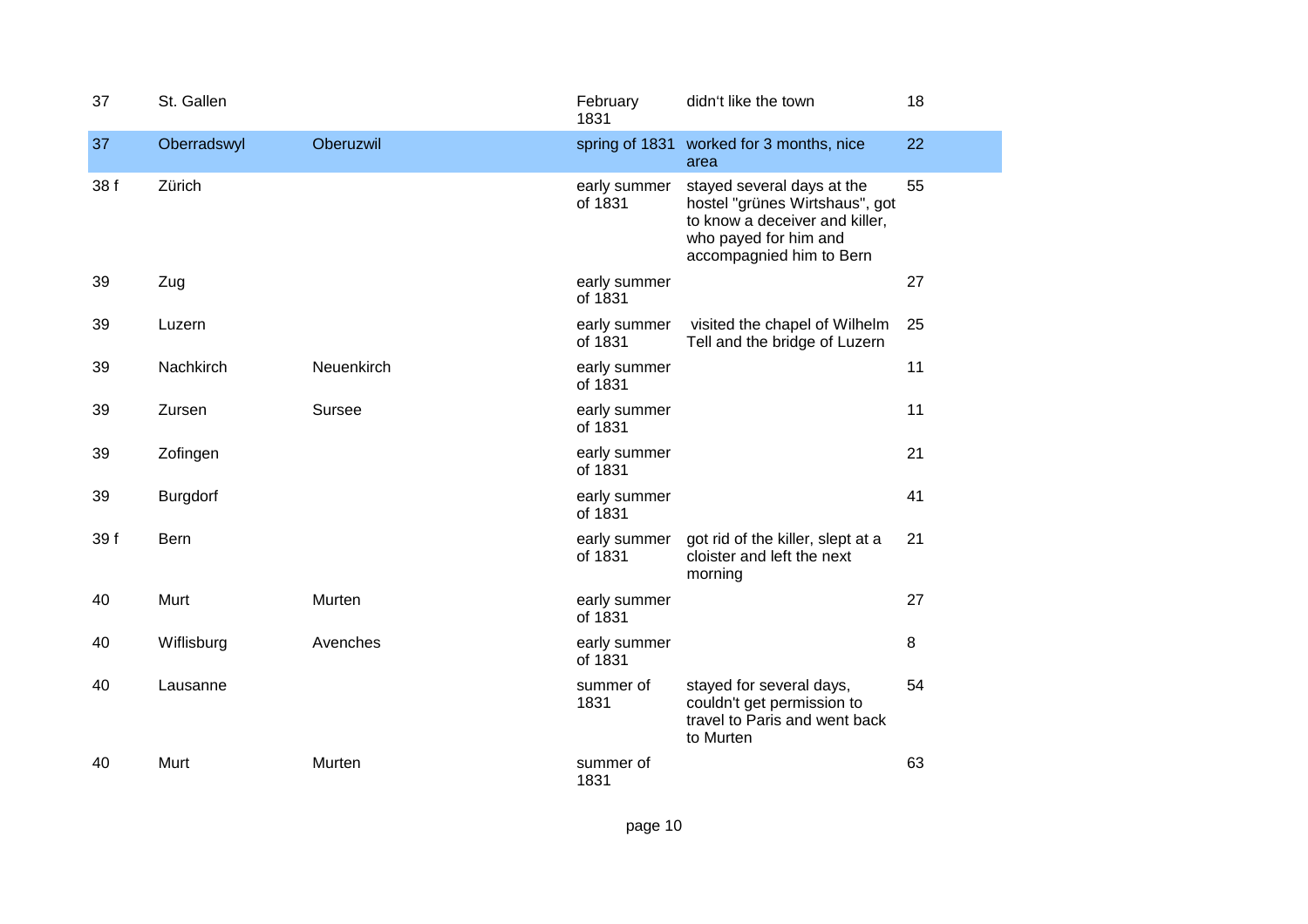| 41   | St. Gotthard                          |                    | late summer<br>1831         | at the foot of the mountain a<br>dog took his things on his<br>back and guided him, 7 hours<br>walking to reach the cloister<br>on top, had a meal and<br>returned, didn't dare to cross<br>the devil's bridge to Italy | 205            |
|------|---------------------------------------|--------------------|-----------------------------|-------------------------------------------------------------------------------------------------------------------------------------------------------------------------------------------------------------------------|----------------|
| 41   | <b>Basel</b>                          |                    | late fall of<br>1831        | was invited to a harvest<br>festival on his way to Basel                                                                                                                                                                | 241            |
| 42   | Altpeusacht (at the<br>edge of Baden) | Altbreisach        | Easter 1832                 | (obviously left out the winter<br>time traveling Baden in his<br>diary) stayed for 8 days at a<br>rich business man's home, fell<br>in love with his daughter who<br>suddenly died from swallowing<br>hot food          | 127            |
| 42   | Neuwied                               | Neuried            | spring of 1832              |                                                                                                                                                                                                                         | 58             |
| 42   | Bischoffsheim                         | Rheinbischoffsheim | spring of 1832              |                                                                                                                                                                                                                         | 27             |
| 42   | Rastatt                               |                    | spring of 1832              |                                                                                                                                                                                                                         | 34             |
| 42   | Turlach                               | Durlach            | spring of 1832              |                                                                                                                                                                                                                         | 26             |
| 42   | Weingarten                            |                    | spring of 1832              |                                                                                                                                                                                                                         | $\overline{7}$ |
| 42   | <b>Bruchzahl</b>                      | <b>Bruchsal</b>    | spring of 1832 aching teeth |                                                                                                                                                                                                                         | 10             |
| 42 f | <b>Nußloch</b>                        |                    |                             | spring of 1832 rejected unusual small gift of<br>money from local Jewish<br>masters and got beaten up by<br>other fellow guild members<br>and the police for that                                                       | 26             |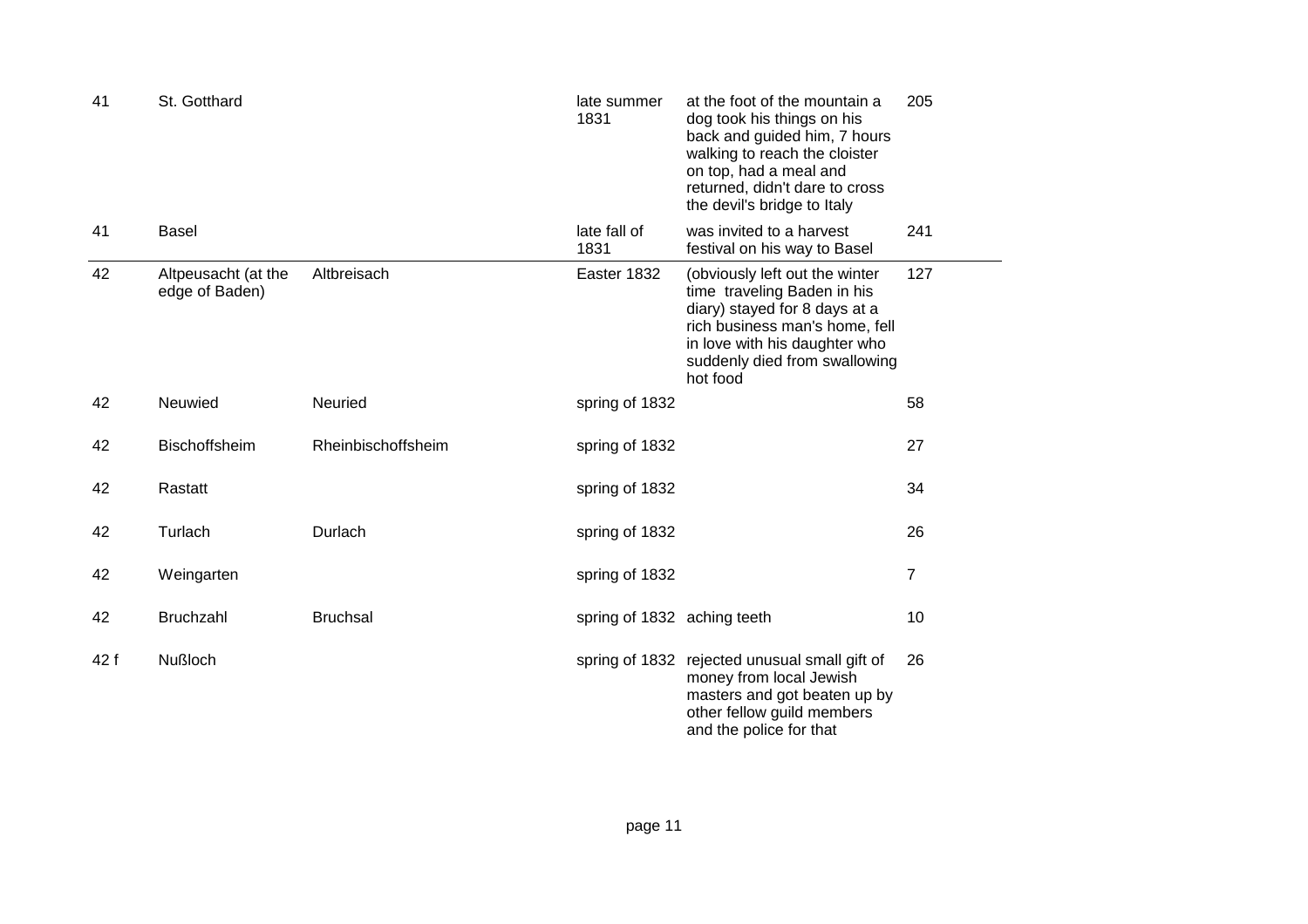| 44 f | Heidelberg               |                                      |                         | spring of 1832 stayed for several days and<br>met six students from Jever,<br>visited the castle and all the<br>other sights               | 9  |
|------|--------------------------|--------------------------------------|-------------------------|--------------------------------------------------------------------------------------------------------------------------------------------|----|
| 45   | Neckar                   | Neckargemünd                         | spring of 1832          |                                                                                                                                            | 13 |
| 45   | Bierfelden               | Beerfelden                           | spring of 1832          |                                                                                                                                            | 30 |
| 45   | Würzburg                 |                                      | spring of 1832          |                                                                                                                                            | 89 |
| 45   | Kenzingen                | Kitzingen                            | spring of 1832          |                                                                                                                                            | 18 |
| 45   | Neustadt an der<br>Eisch | Neustadt an der<br>Aisch             | spring of 1832          |                                                                                                                                            | 41 |
| 45   | Emskirchen               | Markt Emskirchen                     | spring of 1832          |                                                                                                                                            | 9  |
| 45   | Wilhelmsdorf             |                                      | spring of 1832          |                                                                                                                                            | 3  |
| 45   | Fürth                    |                                      | spring of 1832          |                                                                                                                                            | 23 |
| 45 f | Nürnberg                 |                                      |                         | spring of 1832 stayed a few days, riots (May<br>2, 1832), fellow traveller got<br>stabbed by a soldier                                     | 10 |
| 46   | Neumark                  | Neumarkt in der<br>Oberpfalz         | spring of 1832          |                                                                                                                                            | 36 |
| 46   | München                  | no idea, surely not<br><b>Munich</b> | spring of 1832          |                                                                                                                                            |    |
| 46 f | Regensburg               |                                      | early summer<br>of 1832 | stayed for 2 days, had a Jever 62<br>like breakfast with coffee,<br>white bread, black bread and<br>cheese, took a raft down the<br>Danube |    |
| 47   | Straubing                |                                      | early summer<br>of 1832 |                                                                                                                                            |    |
|      |                          |                                      | page 12                 |                                                                                                                                            |    |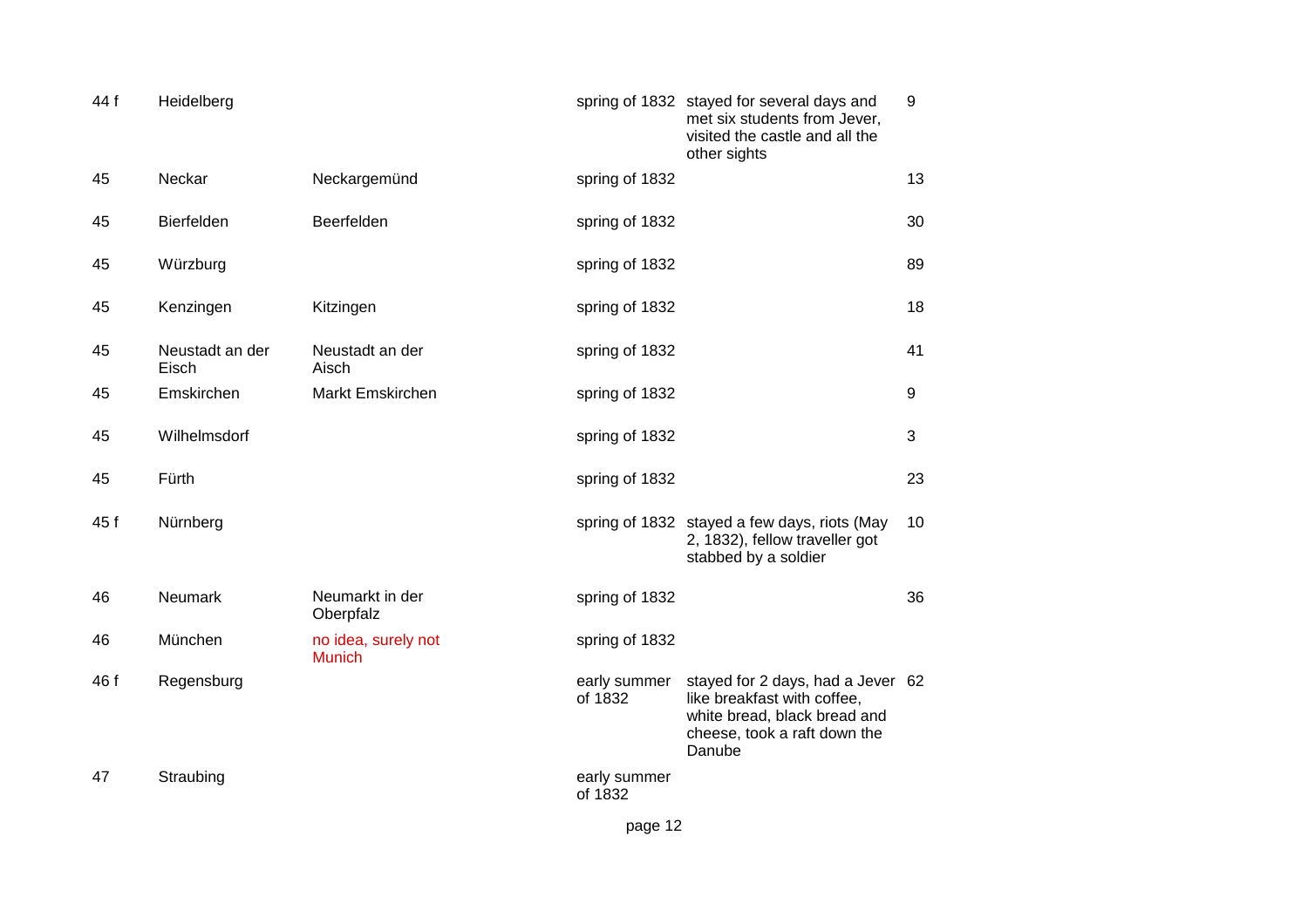| 47    | Passau                          |                                | early summer<br>of 1832 |                                                                                                                                                                            |     |
|-------|---------------------------------|--------------------------------|-------------------------|----------------------------------------------------------------------------------------------------------------------------------------------------------------------------|-----|
| 47    | Oberzell                        | Obernzell                      | early summer<br>of 1832 | couldn't enter Austria because<br>of cholera epidemic, turned<br>north                                                                                                     |     |
| 48    | Wolfstein                       | Schloss Wolfstein,<br>Freyung? | early summer<br>of 1832 |                                                                                                                                                                            | 35  |
| 49    | Waldsassen                      |                                | late summer<br>of 1832  | cholera all the way, took 6<br>weeks from Wolfstein                                                                                                                        | 187 |
| 49    | Eger                            | Cheb                           | late summer<br>of 1832  | still not possible to go to<br>Vienna because of the cholera                                                                                                               | 10  |
| 49    | <b>Tenitz</b>                   | Daßnitz (Dasnice)              | late summer<br>of 1832  | job offer, but left soon                                                                                                                                                   | 19  |
| 49    | Scuttenplau                     | Komotau<br>(Chomutov)?         | late summer<br>of 1832  |                                                                                                                                                                            | 82  |
| 49    | Töplitz                         | Teplitz (Teplice)              | late summer<br>of 1832  |                                                                                                                                                                            | 44  |
| 49 ff | Prag                            |                                | fall and winter<br>1832 | worked 18 weeks, visited<br>synagogues, castle chapel,<br>Kleinseite, Moldau bridge,<br>theater, workers were sent out<br>of town after the end of the<br>cholera epidemic | 88  |
| 51    | Gellendorf<br>(bohemian border) | no idea                        | early spring of<br>1833 | was sent back to Prag<br>because of cholera, then<br>turned north                                                                                                          |     |
| 52    | Tetschen                        | Decin                          | early spring of<br>1833 |                                                                                                                                                                            | 95  |
| 52    | Könitz                          | Kamnitz (Cesky<br>Kamenice)    | early spring of<br>1833 |                                                                                                                                                                            | 17  |
| 52 f  | Seidelberg                      | Seidenberg<br>(Zawidow)        | 1833                    | early spring of got arrested for smuggling<br>tobacco                                                                                                                      | 67  |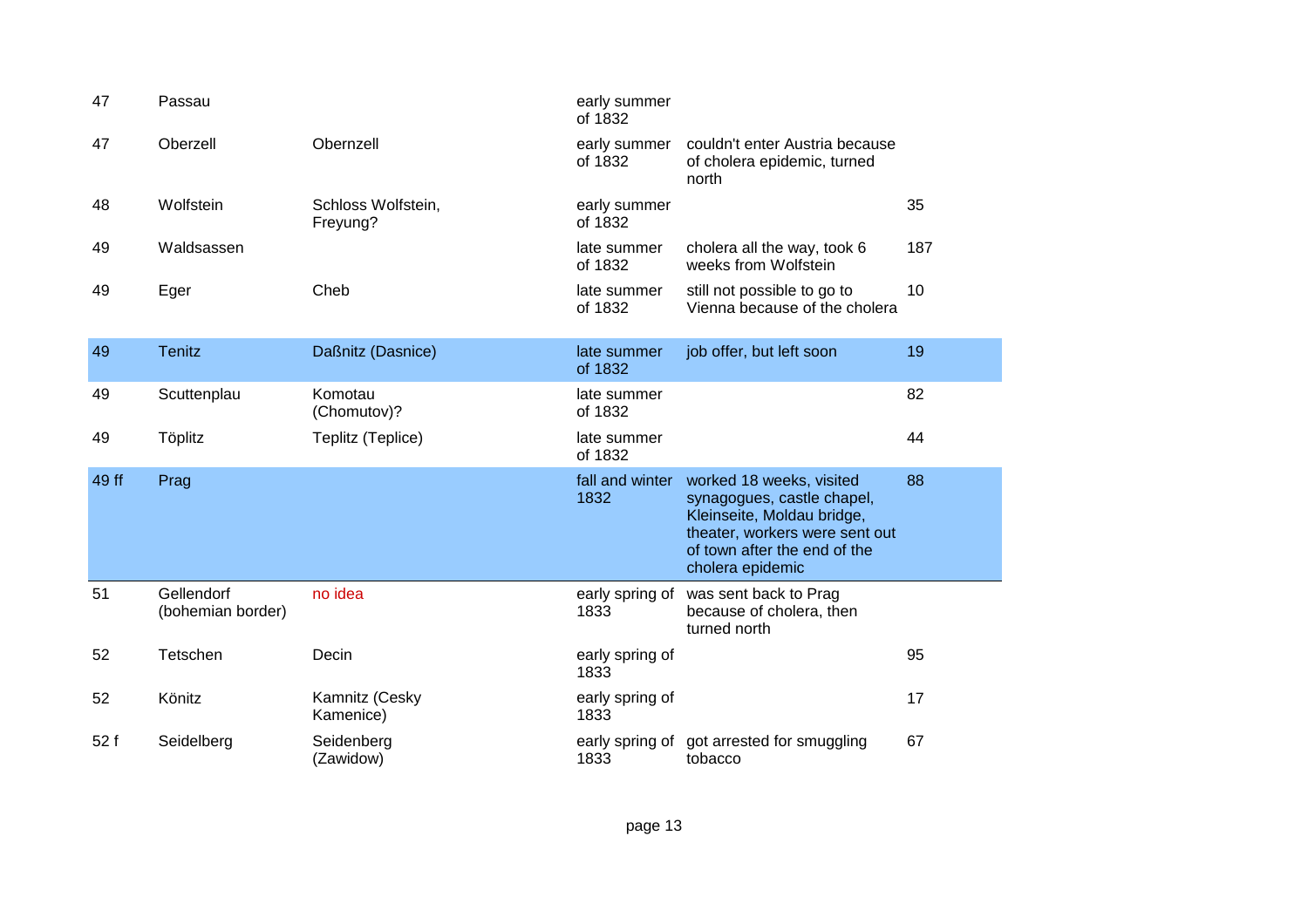| 54   | Labon             | Luban                              | spring and<br>summer of<br>1833                   | worked 10 weeks, learned<br>how to print cloths     | 21             |
|------|-------------------|------------------------------------|---------------------------------------------------|-----------------------------------------------------|----------------|
| 54   | Greifenberg       | Greiffenberg<br>(Gryfow Slaski)    | late summer<br>of 1833                            |                                                     | 14             |
| 54   | Hirschberg        | Jelenia Gora                       | late summer<br>of 1833                            |                                                     | 31             |
| 54   | Lomnitz           | Lomnica                            | late summer<br>of 1833                            |                                                     | 8              |
| 54   | Schmiedeberg      | Kowary                             | late summer<br>of 1833                            |                                                     | 10             |
| 54   | Landshut          | Landeshut<br>(Kamienna Gora)       | late summer<br>of 1833                            |                                                     | 16             |
| 54   | Gottesberg        | Boguszów-Gorce                     | late summer<br>of 1833                            |                                                     | 15             |
| 54   | Traburg           | Waldenburg<br>(Walbrzych)?         | late summer<br>of 1833                            |                                                     | $\overline{7}$ |
| 54   | <b>Dittesdorf</b> | Dittmannsdorf<br>(Dziećmorowice)   | late summer<br>of 1833                            |                                                     | 6              |
| 54   | Charlottenbrunnen | Charlottenbrunn<br>(Jedlina Zdroj) | late summer<br>of 1833                            |                                                     | $\overline{7}$ |
| 54   | Schweidnitz       | Schweidnitz<br>(Swidnica)          | late summer<br>of 1833                            |                                                     | 23             |
| 54   | Gnadenfrei        | Pilawa Gorna                       | late summer<br>of 1833                            |                                                     | 28             |
| 54   | Glatz             | Klodzko                            | late summer<br>of 1833,<br>stayed for two<br>days |                                                     | 34             |
| 54   | Neisse            | <b>Nyska</b>                       | fall of 1833                                      |                                                     | 53             |
| 54 f | <b>Breslau</b>    | Wroclaw                            | fall of 1833                                      | stayed for several days but<br>got no suitable work | 81             |
| 56 f | Ölze              | Oels (Olenica)                     | fall of 1833                                      | got lost in the forest and<br>assaulted by bandits  | 30             |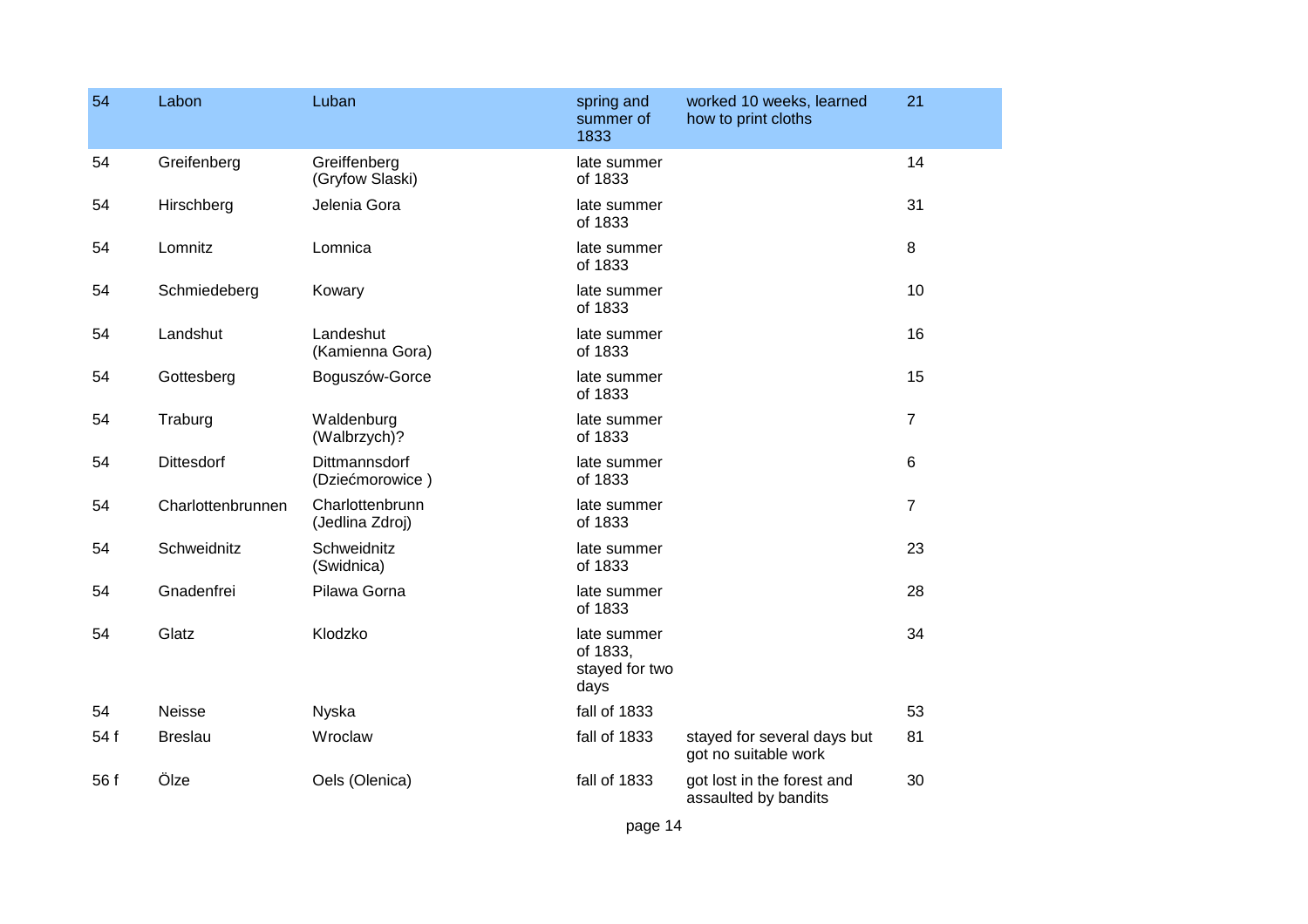| 59   | Glogau            | no idea, doesn't fit<br>into the route   | fall of 1833            | reported assault to the police              |    |
|------|-------------------|------------------------------------------|-------------------------|---------------------------------------------|----|
| 59   | Ölze              | Oels (Olenica)                           | fall of 1833            |                                             |    |
| 59   | Oppeln            | Opole                                    | fall of 1833            |                                             | 82 |
| 59   | polnisch Neustadt | Neustadt /<br>Oberschlesien<br>(Prudnik) | Late fall of<br>1833    | job offer                                   | 51 |
| 59   | Hatzenplatz       | Hotzenplotz<br>(Osoblaha)                | early winter of<br>1833 |                                             | 13 |
| 59   | Jägerndorf        | Krnov                                    | early winter of<br>1833 |                                             | 25 |
| 59   | Freudenthal       | <b>Bruntal</b>                           | early winter of<br>1833 |                                             | 23 |
| 59   | Mährisch Tribau   | Moravska Trebova                         | early winter of<br>1833 |                                             | 76 |
| 59 f | <b>Brünn</b>      | <b>Brno</b>                              | winter of<br>1833/34    | worked from new year to<br>easter           | 69 |
|      |                   |                                          |                         |                                             |    |
| 60   | Tischnowitz       | Tisnov                                   | spring of 1834          | planned to work but got sick<br>for 6 weeks | 24 |
| 60   | <b>Brünn</b>      | <b>Brno</b>                              | early summer<br>of 1834 |                                             | 24 |
| 60   | Canitz            | Kanitz (Dolni<br>Kounice)                | summer of<br>1834       |                                             | 22 |
| 60   | Nickelsburg       | Nicolsburg (Mikulov)                     | summer of<br>1834       |                                             | 35 |
| 61   | <b>Brunsdorf</b>  | no idea                                  | summer of<br>1834       |                                             |    |
| 61   | Ernstbrunnen      | Ernstbrunn                               | summer of<br>1834       |                                             | 47 |
| 61   | Kornnauburg       | Korneuburg                               | summer of<br>1834       |                                             | 24 |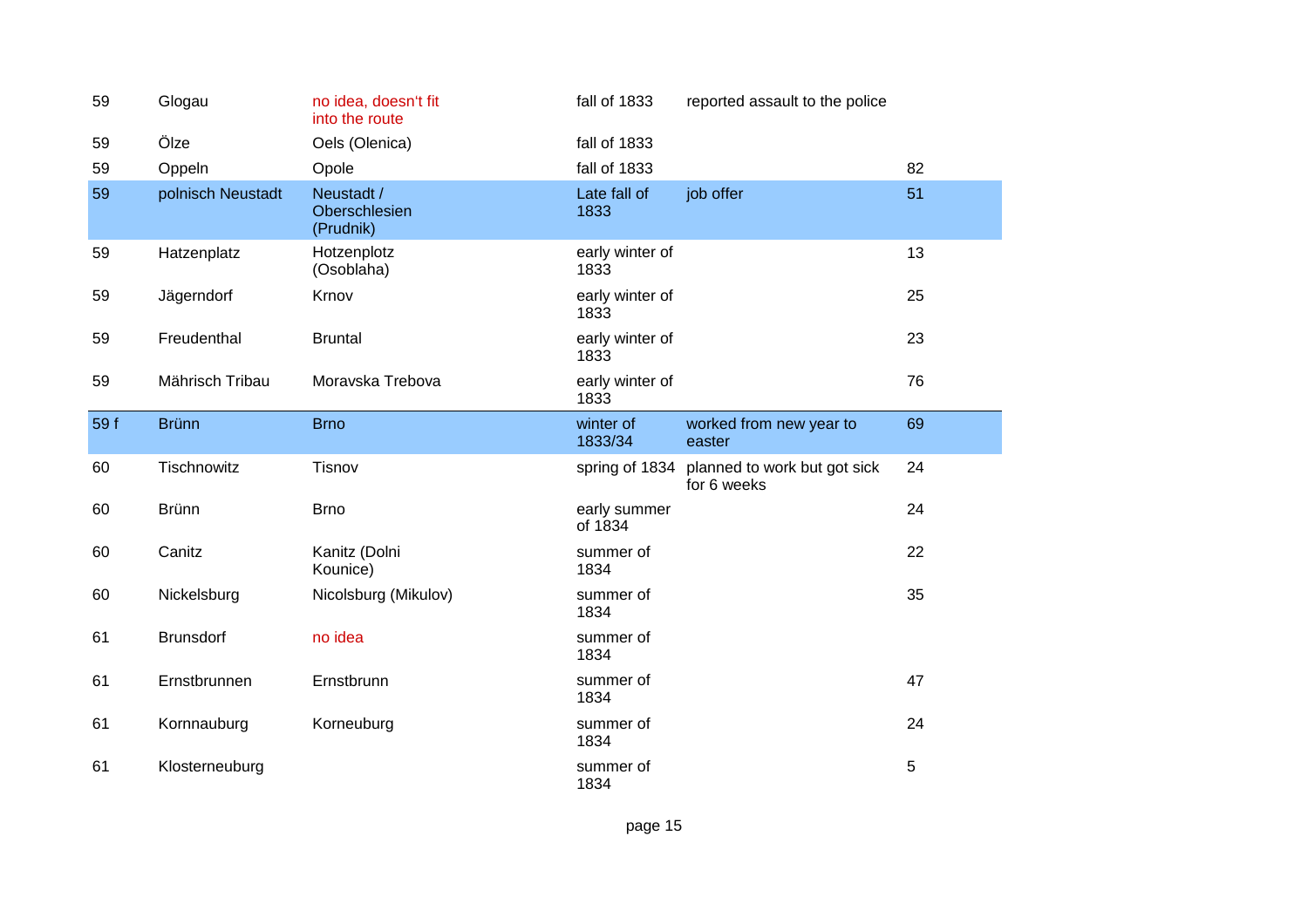| 61    | <b>Nußdorf</b>                         | Nussdorf                 | summer of<br>1834       |                                                                                                                                                                                                               | 5              |
|-------|----------------------------------------|--------------------------|-------------------------|---------------------------------------------------------------------------------------------------------------------------------------------------------------------------------------------------------------|----------------|
| 61    | Mariahilf, Wien                        |                          | summer of<br>1834       |                                                                                                                                                                                                               | 10             |
| 61 ff | Wien                                   |                          | summer of<br>1834       | visited the castle, 14<br>churches, Stephansplatz, silk<br>weaving factories, Metternich<br>arts museum                                                                                                       | 5              |
| 64    | Schönbrunn                             |                          | summer of<br>1834       |                                                                                                                                                                                                               | $\overline{4}$ |
| 64    | Wienerneustadt                         | <b>Wiener Neustadt</b>   | summer of<br>1834       |                                                                                                                                                                                                               | 45             |
| 64    | Neukirch                               | Neunkirchen              | summer of<br>1834       |                                                                                                                                                                                                               | 14             |
| 64    | <b>Binkafelde</b>                      | Pinkafeld                | summer of<br>1834       |                                                                                                                                                                                                               | 49             |
| 64    | Schlemmingen                           | Stadtschlaining?         | summer of<br>1834       | worked for 4 weeks                                                                                                                                                                                            | 16             |
| 64    | Neusulus near the<br>mountain Schmulau | Schomlau/Somló?          | late summer<br>of 1834  | worked as a foreman, very dry 78<br>summer, wine growing area                                                                                                                                                 |                |
| 67    | Poppe                                  | Pápa                     | fall of 1834            |                                                                                                                                                                                                               | 41             |
| 67 ff | <b>Naslop</b>                          | Noszlop?                 | fall of 1834 to<br>1835 | helped building up a factory<br>as a foreman, got engaged<br>(one year) but quit 14 days<br>before the wedding when he<br>was told that the bride once<br>had an illegitimate child in<br>Vienna 10 years ago | 20             |
| 71    | Debattschir                            | Dewetscher<br>(Devecser) | 1835                    |                                                                                                                                                                                                               | $\overline{7}$ |
| 71    | Schneek                                | Schimeck (Sümeg)         | 1835                    |                                                                                                                                                                                                               | 21             |
| 71    | Castel                                 | Kesthell (Keszthely)     | 1835                    | job offer                                                                                                                                                                                                     | 27             |
| 72    | Kiscamarum                             | Kiscomarom               | 1835                    |                                                                                                                                                                                                               | 31             |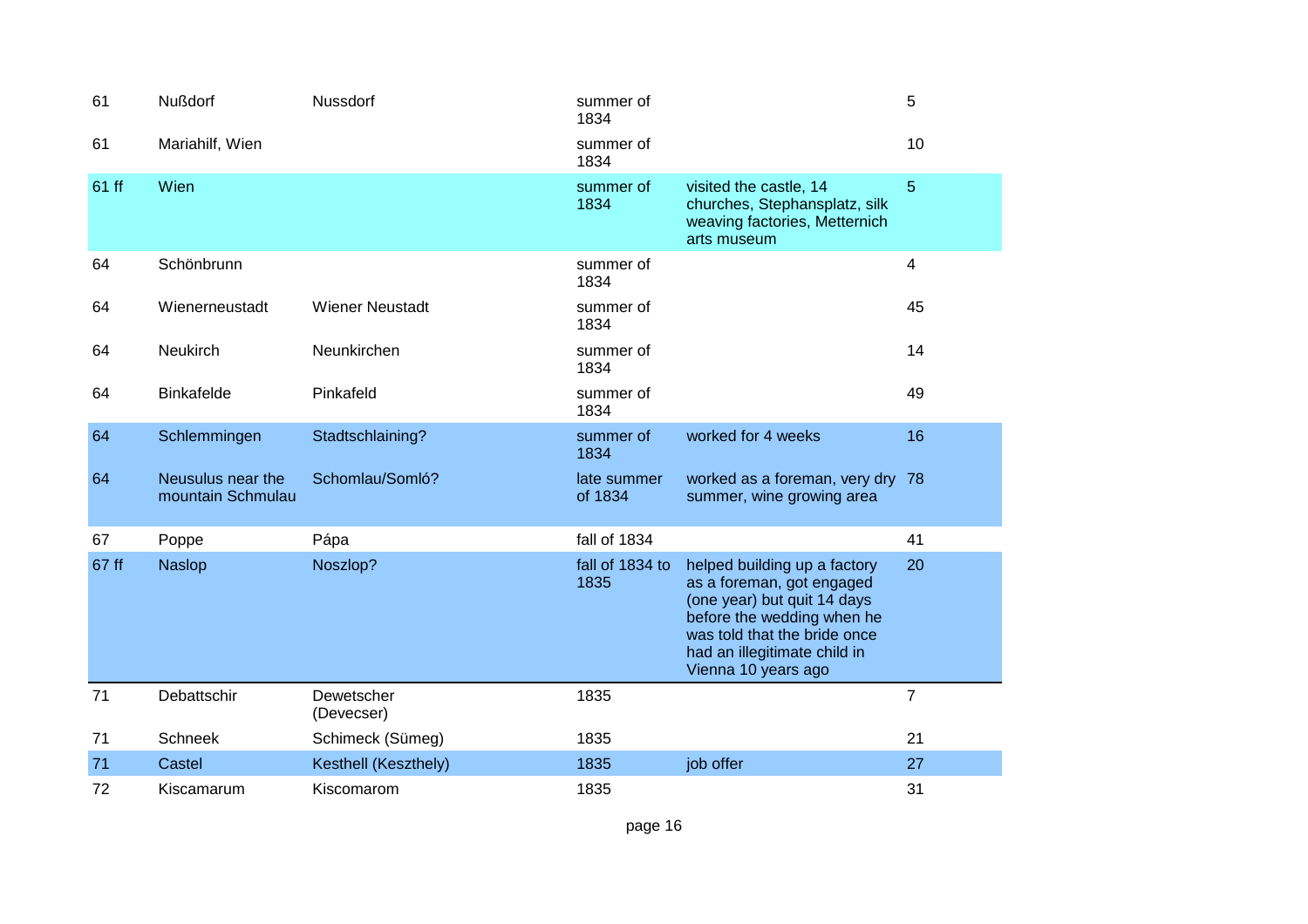| 72   | Großcanischa    | Groß-Kanisza<br>(Nagykanisza)      | 1835    |                                                                                                                    | 18  |
|------|-----------------|------------------------------------|---------|--------------------------------------------------------------------------------------------------------------------|-----|
| 72   | Capreinitz      | Kopreinitz<br>(Koprivnica)         | 1835    | job offer, worked long to<br>replace the clothing he left in<br><b>Naslop</b>                                      | 65  |
| 72   | Ofen            | <b>Buda</b>                        | 1835/36 |                                                                                                                    | 269 |
| 72   | Pesth           | Pest (Budapest)                    | 1835/36 | dirty town but nice big houses                                                                                     |     |
| 74   | Fünfkirchen     | Pecs                               | 1835/36 | got robbed again on the way<br>from Buda-Pest to<br>Fünfkirchen, but could escape<br>only with the clothes he wore | 196 |
| 74   | Kronstadt       | Karlstadt (Karlovac)?              | 1835/36 | wrong order, must be after<br>Zagreb                                                                               |     |
| 74   | Agram           | Zagreb                             | 1835/36 | probably wrong order (first<br>Zagreb, then Osijek)                                                                |     |
| 74   | Essegk          | Esseg (Osijek)                     | 1835/36 |                                                                                                                    | 79  |
| 75 f | <b>Triest</b>   |                                    | 1835/36 | met the rich uncle of his<br>former bride from Naslop                                                              | 485 |
| 76   | Laibach         | Ljubljana                          | 1835/36 | visited the caves of Adelsberg                                                                                     | 89  |
| 76   | Pesth           | <b>Budapest</b>                    | 1835/36 | job offer, got fired when the<br>master became aware that he<br>was a Jew                                          | 440 |
| 76   | Vasmar          | no idea                            | 1835/36 |                                                                                                                    |     |
| 76   | <b>Todes</b>    | Totis (Tata)                       | 1835/36 |                                                                                                                    | 68  |
| 76   | Neuhäusel       | Nóve Zámky                         | 1835/36 |                                                                                                                    | 54  |
| 76   | Munibre         | no idea                            | 1835/36 |                                                                                                                    |     |
| 76   | <b>Banawitz</b> | Banowitz (Bánovce<br>nad Bebravou) | 1835/36 |                                                                                                                    | 92  |
| 76   | Tretschin       | Trentschin (Trenčín)               | 1835/36 |                                                                                                                    | 28  |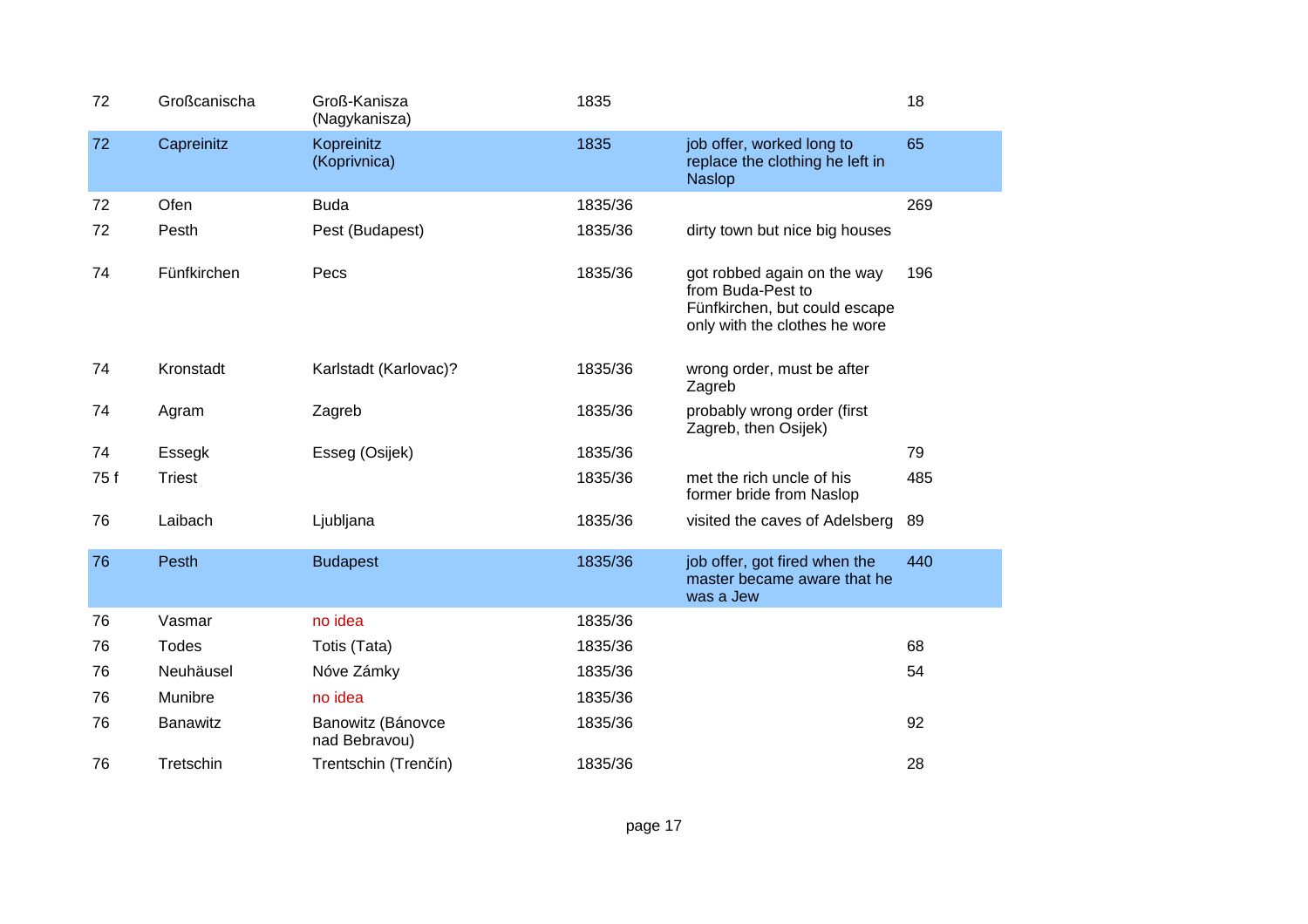| 76   | Globoc           | no idea                                          | 1835/36 | visited some rocks looking like<br>bears                                                               |     |
|------|------------------|--------------------------------------------------|---------|--------------------------------------------------------------------------------------------------------|-----|
| 76   | Latin            | Latina (Spišské<br>Vlachy)                       | 1835/36 |                                                                                                        | 263 |
| 76   | Lemberg          | Lwiw                                             | 1835/36 | dirty town, left soon                                                                                  | 324 |
| 76   | Walley-Mäherisch | Wallachisch<br>Meseritsch<br>(Valašské Meziříčí) | 1835/36 |                                                                                                        | 493 |
| 76 f | Leippe           | Leipnik (Lipník nad<br>Bečvou)                   | 1835/36 | job offer, very poor and dirty<br>town                                                                 | 33  |
| 77 f | Festung Olmütz   | Olomouc                                          | 1836    |                                                                                                        | 28  |
| 78   | Prasnitz         | Prosnitz (Prostejov)                             | 1836    | hostel burnt down at night                                                                             | 19  |
| 78   | <b>Brünn</b>     | <b>Brno</b>                                      | 1836    |                                                                                                        | 58  |
| 78   | Rauschnitz       | Ritschans (Ricany u<br>Brna)?                    | 1836    |                                                                                                        | 19  |
| 78   | Mäserisch        | <b>Groß Meseritsch</b><br>(Velké Meziříčí)       | 1836    |                                                                                                        | 34  |
| 78   | Iglau            | Jihlava                                          | 1836    |                                                                                                        | 34  |
| 78   | Deutschbrod      | Havlíčkův Brod                                   | 1836    |                                                                                                        | 25  |
| 78   | Jankau           | Jankov                                           | 1836    |                                                                                                        | 73  |
| 79   | Neufalz          | Neugersdorf?                                     | 1836    |                                                                                                        | 175 |
| 79   | Leba             | Löbau                                            | 1836    |                                                                                                        | 15  |
| 79   | Bautzen          |                                                  | 1836    |                                                                                                        | 21  |
| 79   | Dresden          |                                                  | 1836    | witnessed first steam boat in<br>Dresden? (May 7, 1835<br>seems too early), stayed for<br>several days | 54  |
| 79   | Freiberg         |                                                  | 1836    |                                                                                                        | 36  |
| 79   | Chemnitz         |                                                  | 1836    | visited the mines                                                                                      | 35  |
| 79   | Gera             |                                                  | 1836    |                                                                                                        | 68  |
| 79   | Eisenberg        |                                                  | 1836    |                                                                                                        | 20  |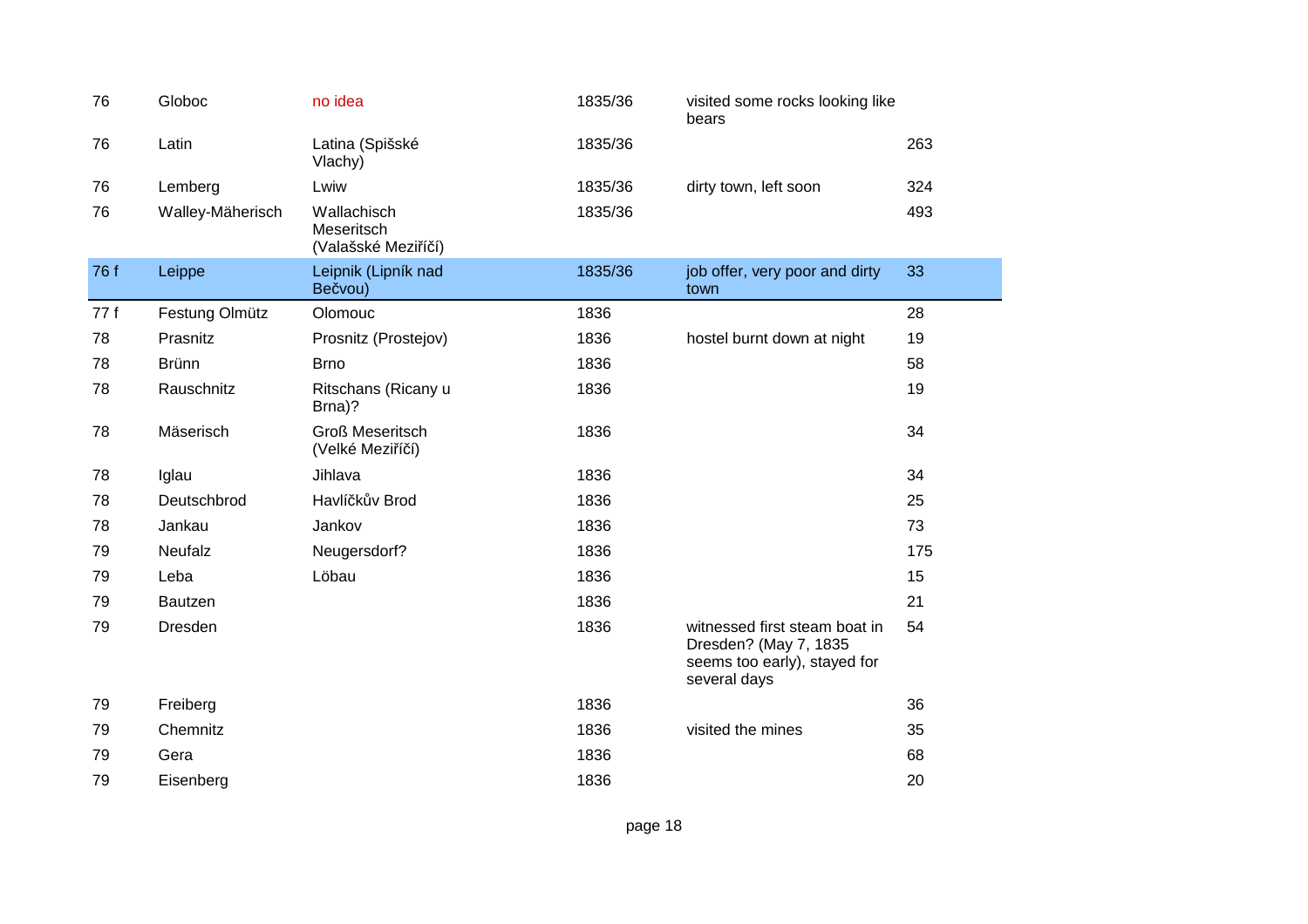| 79   | Jena         |                        | 1836                   |                                                                                           | 24    |
|------|--------------|------------------------|------------------------|-------------------------------------------------------------------------------------------|-------|
| 79   | Weimar       |                        | 1836                   | short work                                                                                | 22    |
| 79   | Gotha        |                        | summer of<br>1836      | worked all summer                                                                         | 46    |
| 80   | Neufalz      | no idea                | late summer<br>of 1836 |                                                                                           |       |
| 80   | Eschwege     |                        | late summer<br>of 1836 |                                                                                           | 67    |
| 80   | Cassel       | Kassel                 | late summer<br>of 1836 | probably wrong order (first<br>Witzenhausen, then Cassel)                                 |       |
| 80   | Witzenhausen |                        | late summer<br>of 1836 |                                                                                           | 26    |
| 80   | Eisenach     |                        | late summer<br>of 1836 | wrong order, is on the way<br>from Gotha to Eschwege                                      |       |
| 80   | Holzminden   | Hannoversch<br>Münden? | late summer<br>of 1836 |                                                                                           | 52    |
| 80   | Göttingen    |                        | late summer<br>of 1836 |                                                                                           | 27    |
| 80   | Eimbeck      | Einbeck                | late summer<br>of 1836 |                                                                                           | 37    |
| 80f  | Ahlfeld      | Alfeld / Leine         | fall of 1836           | burnt clothes when drying on<br>the oven at night                                         | 22    |
| 81   | Stolzenau    |                        | fall of 1836           | friend helped him to get new<br>clothes                                                   | 90    |
| 81   | Jever        |                        | fall of 1836           | back home                                                                                 | 160   |
|      |              |                        |                        |                                                                                           | 10161 |
| 81 f | Jever        |                        | 1836/37                | was cheated by a neighboring<br>merchant whom he lent his<br>money and didn't get it back |       |

when he wanted to establish

his own business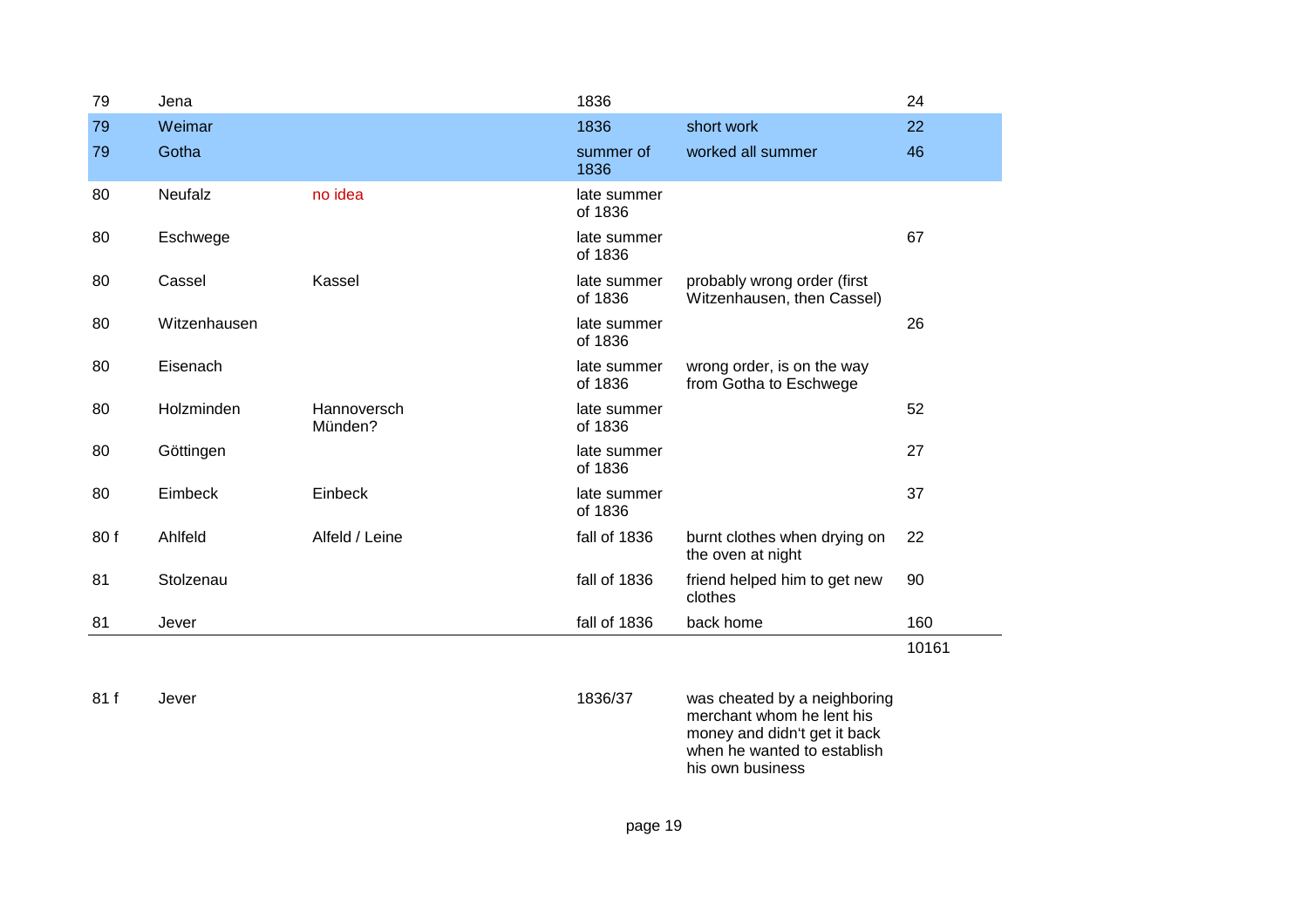| 83 | Jever |               | 1836/37 | got to know his future wife<br>who visited Jever and showed<br>interest in him; when he<br>visited her hometown a while<br>later they met again talked to<br>her father |
|----|-------|---------------|---------|-------------------------------------------------------------------------------------------------------------------------------------------------------------------------|
| 84 | A     |               | 1837    | worked for another master<br>and fell in love with his<br>daughter, but didn't dare to<br>break up with the other<br>woman who brought in a good<br>dowry               |
| 84 | L     | probably Leer | 1837    | visited his future wife and<br>arranged to marry in one year                                                                                                            |
| 84 | Jever |               | 1837    | founded his own business                                                                                                                                                |
| 85 | Jever |               | 1837/38 | had a lot of work, but got sick<br>with gout and had to lay down<br>for 16 weeks; his bride didn't<br>show up to help him and his<br>business got in trouble            |
| 85 | Jever |               | 1837/38 | his bride told him she wants to<br>quit wedding plans but her<br>father didn't allow to back off                                                                        |
| 86 | L     |               | 1837/38 | wedding took place at the<br>brides house whose father<br>was a rabbi, only gave in<br>joining her husband to Jever if<br>her mother accompagnied<br>them               |